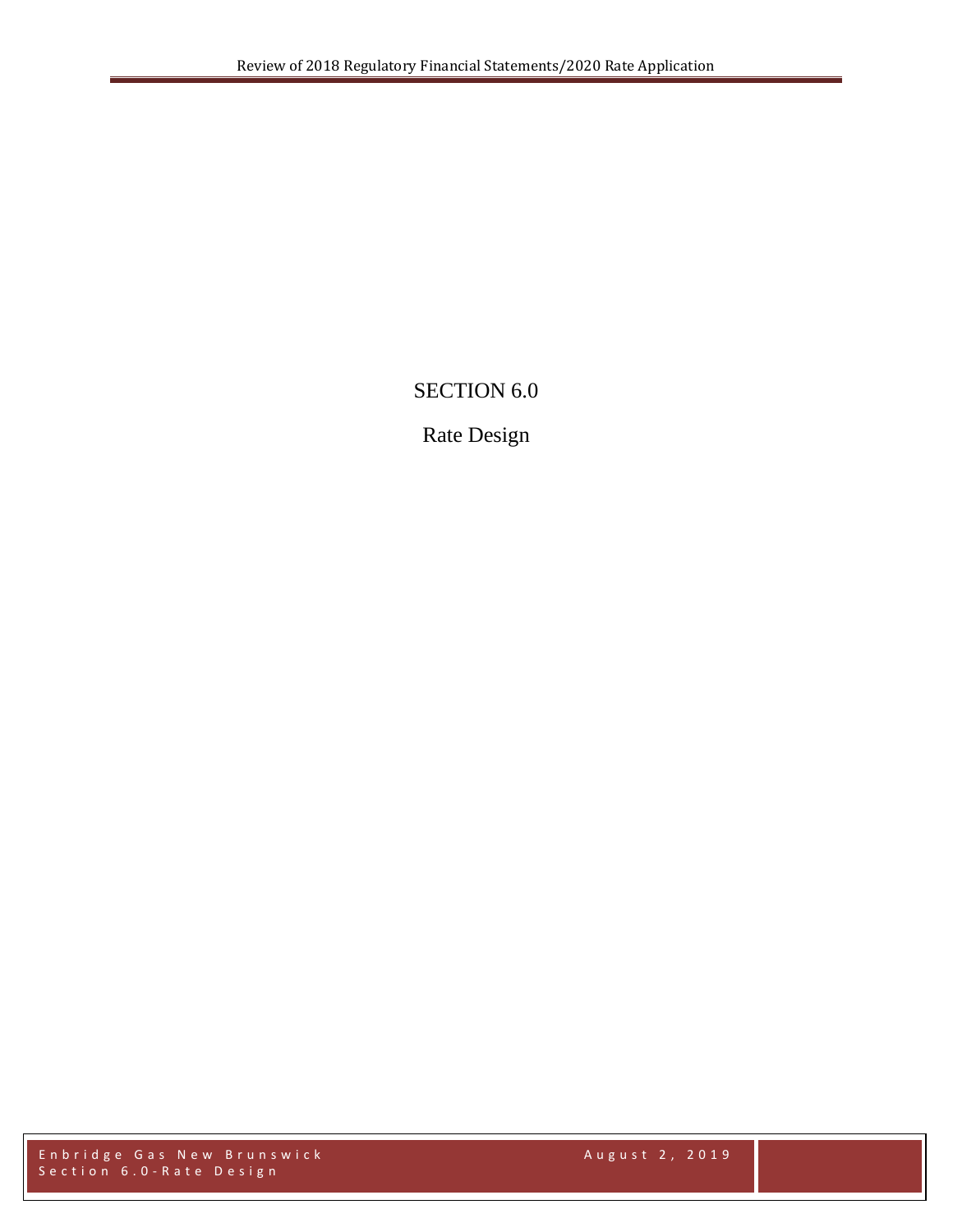## 1 **6.0 Rate Design**

- 2 EGNB completes a rate design exercise for every rate application and attempts to balance the
- 3 cost of service modelling and constraints provided by the competitive marketplace. The results
- 4 can be found in the following schedules:
- 5 Schedule 6.1 Black & Veatch Report
- 6 Schedule 6.2 Rate Schedules 2020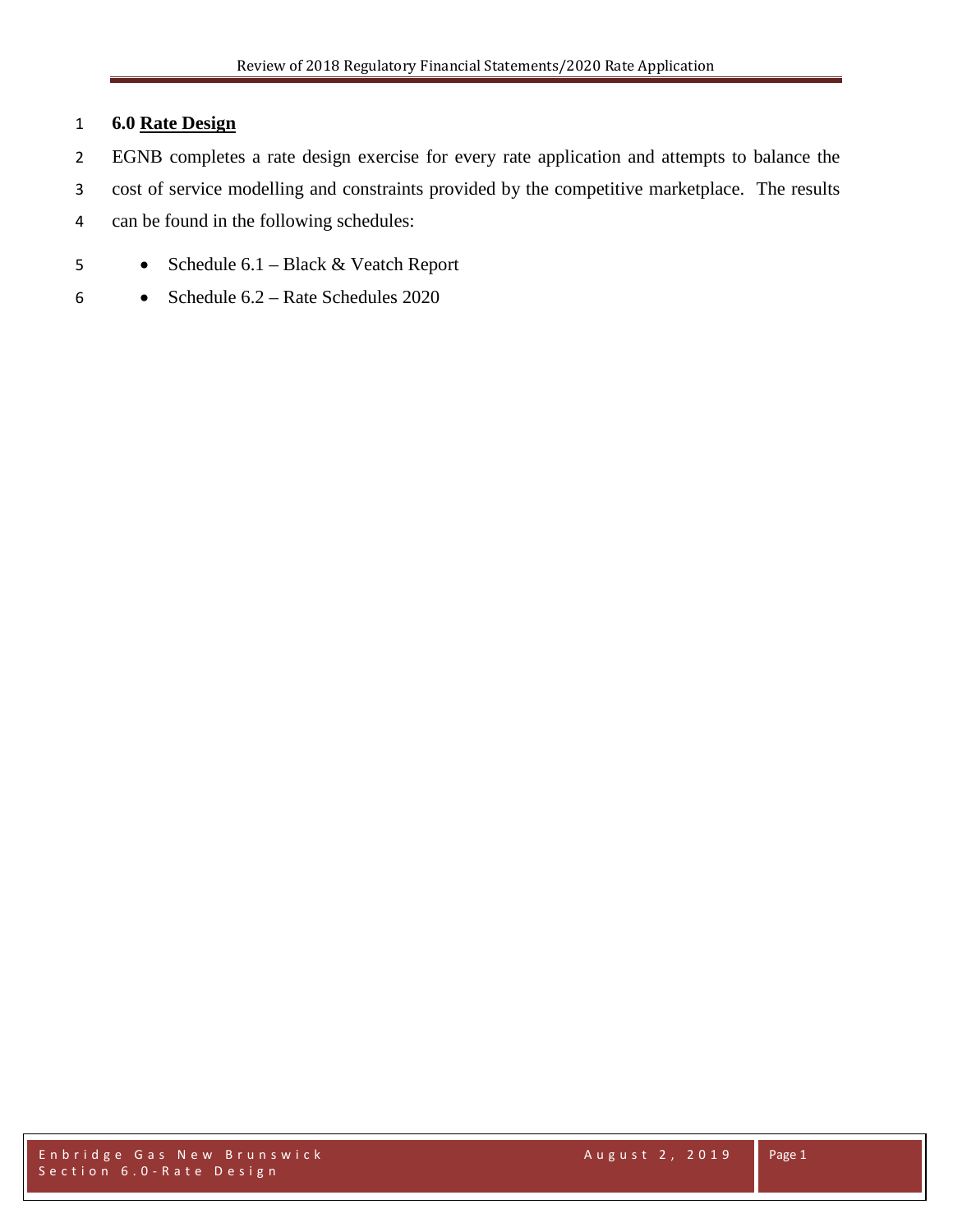## SCHEDULE 6.1

## Black & Veatch Report

Enbridge Gas New Brunswick August 2, 2019 Schedule 6 . 1 - Black & Veatch Report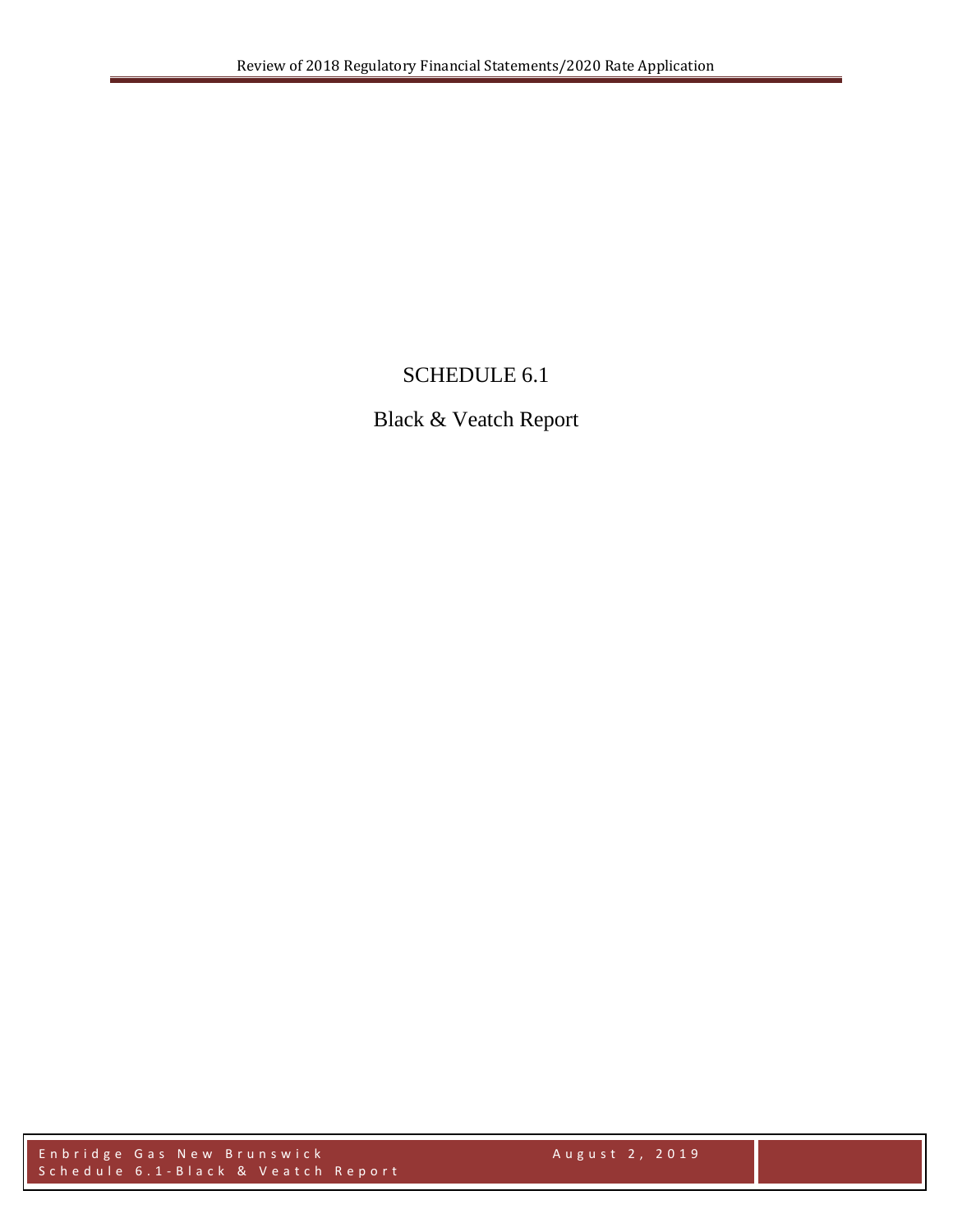# **2020 RATE APPLICATION**

Rate Design

**BLACK & VEATCH PROJECT NO. 196965**

**PREPARED FOR**

Enbridge Gas New Brunswick (EGNB)

1 AUGUST 2019

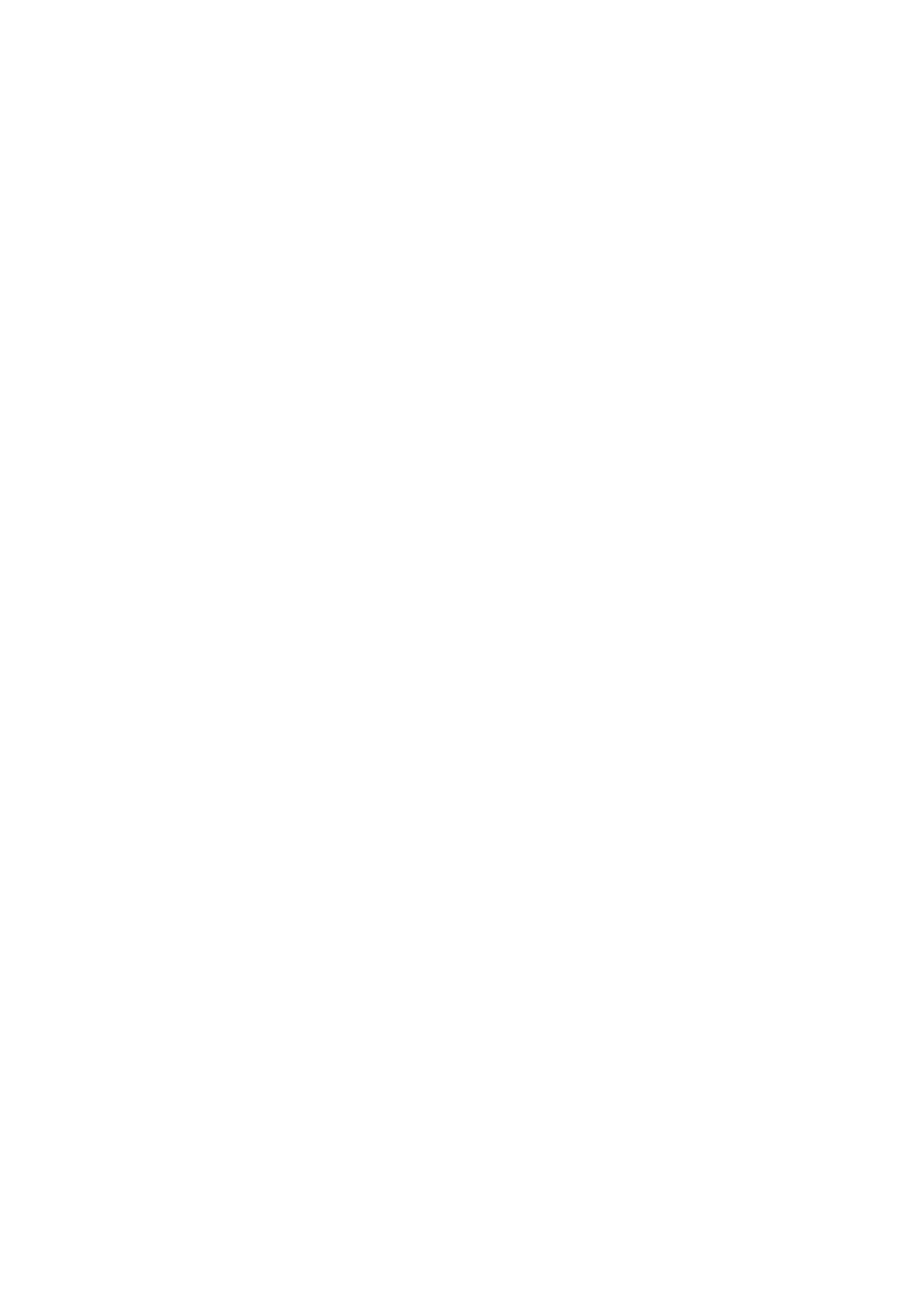## **Contents**

 $\equiv$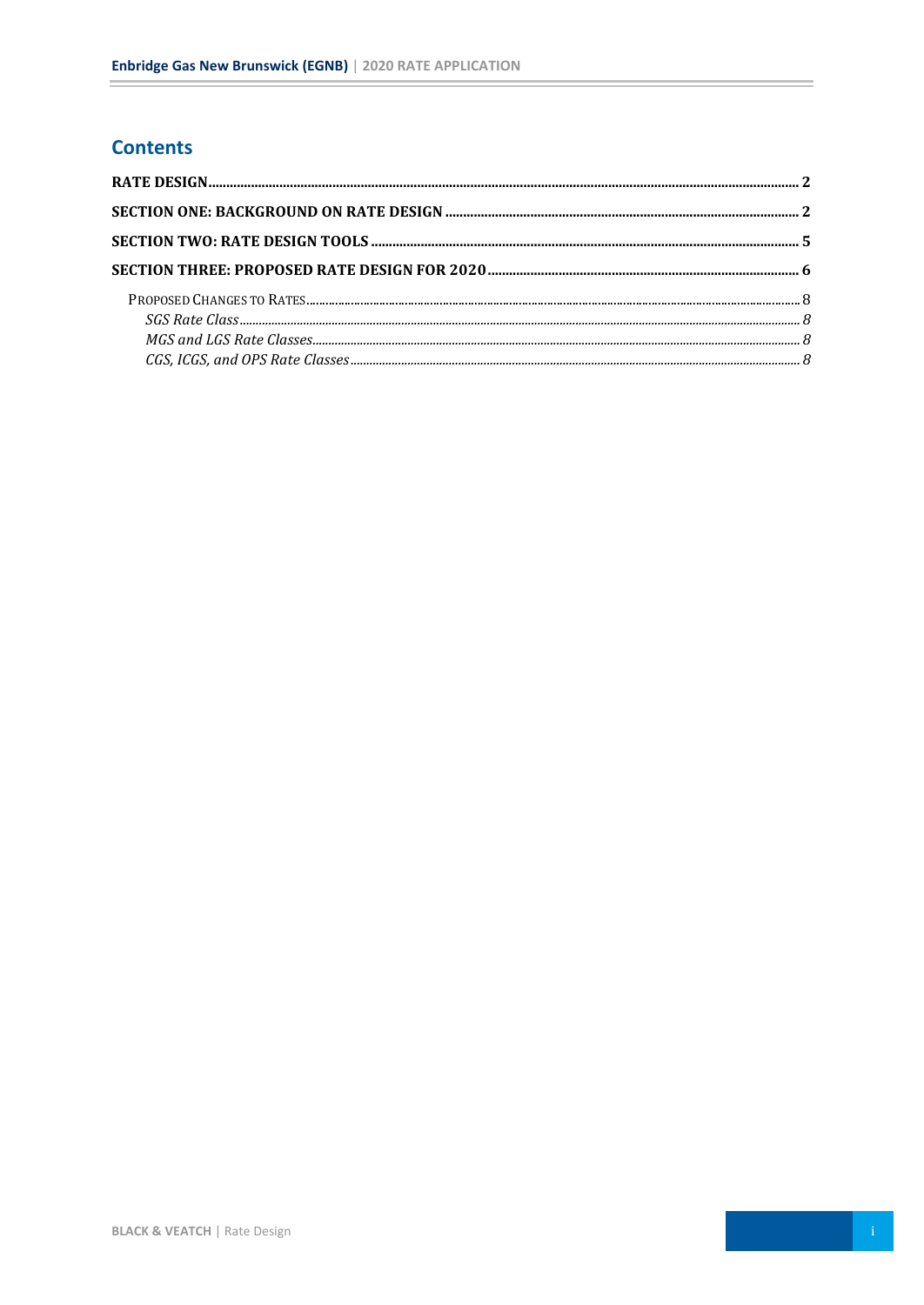## <span id="page-6-0"></span>**Rate Design**

Enbridge Gas New Brunswick ("EGNB") continues to operate as a start-up utility facing numerous unique challenges as compared to traditional gas Local Distribution Companies ("LDCs"). One of those challenges is found in addressing cost of service and rate design within the variety of constraints posed by the extent of EGNB's competitive markets, legislation and the regulatory compact. To understand the rate design proposals presented by EGNB in this application, it is necessary to begin with a discussion of the current constraints and how they interact to adversely limit the range of rate design options. This evidence consists of three sections: Section One: Background on Rate Design, Section Two: Rate Design Tools and Section Three: Proposed Rate Design for 2020.

## <span id="page-6-1"></span>**Section One: Background on Rate Design**

To understand the background on EGNB's rate design, this section begins with the utility industry concept of the regulatory compact, as has been discussed in EGNB's rate applications for the last several years. The regulatory compact can be summarized as a series of rights and obligations that represent the implied contractual relationship between the regulated utility and the regulatory authority.

| <b>OBLIGATIONS</b>                    | <b>RIGHTS</b>                                                                      |
|---------------------------------------|------------------------------------------------------------------------------------|
| Obligation to serve.                  | Right to a reasonable return.                                                      |
| Provide safe and reliable<br>service. | The provision of service is subject to<br>reasonable rates, rules and regulations. |
| Charge non-discriminatory rates.      | Receive protection from competition.                                               |
| Charge just and reasonable rates.     | Right of eminent domain.                                                           |

**Table 1 Regulatory Compact – Obligations and Rights**

None of these obligations are unlimited in the sense that the terms of service and rules and regulations place limits on the extent of the utility's obligations through such activities as line extension policies or policies related to shutting off utility service to customers for non-payment. As the list in Table 1 illustrates, there are significant rights and obligations related to the issue of rate design. The obligations under the regulatory compact to provide non-discriminatory rates and to charge just and reasonable rates are imposed by the regulatory authority through the rate case process. Similarly, the rates approved by regulation must satisfy three rights. First, the rates approved must provide the utility with a reasonable opportunity to earn a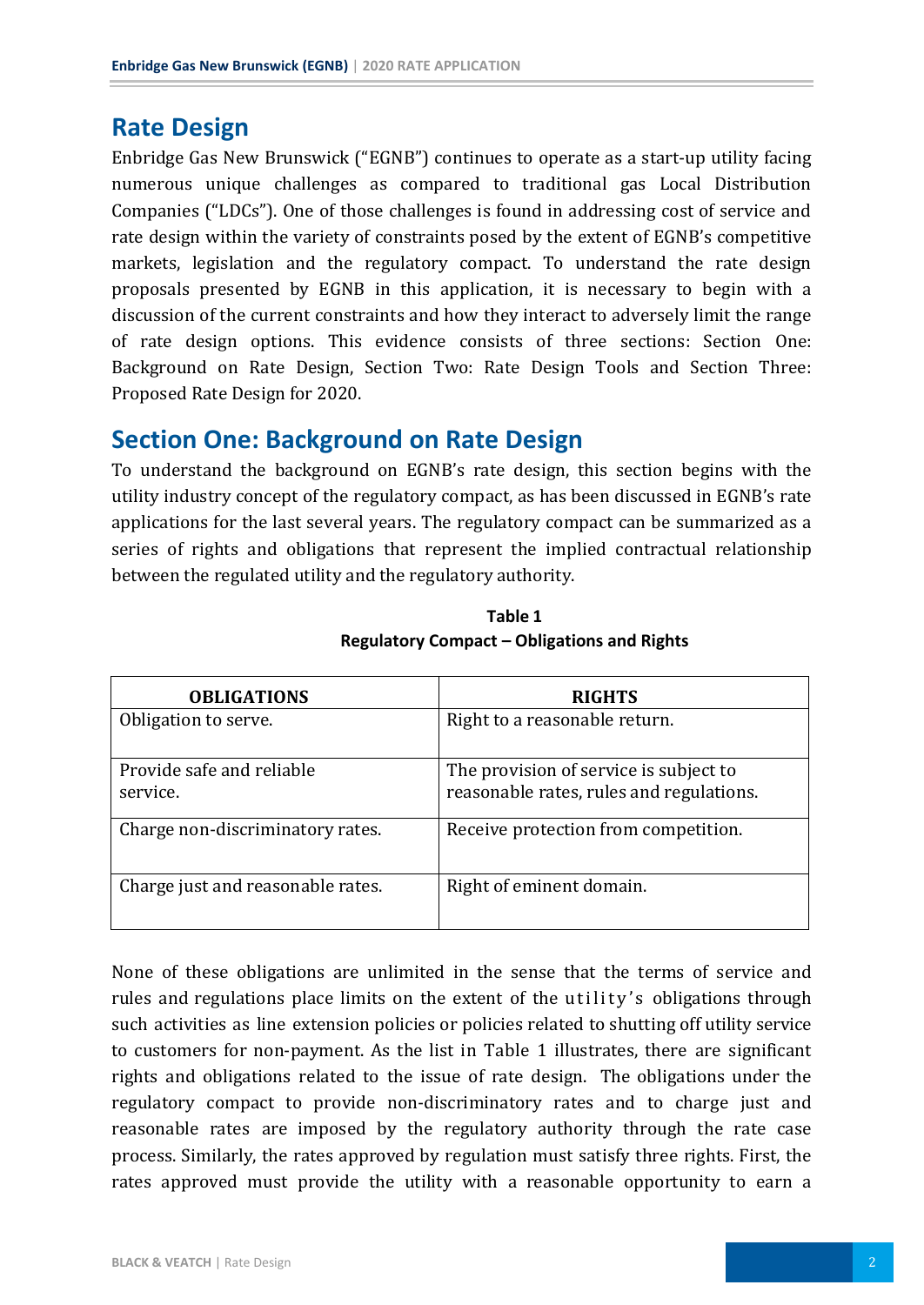return on its investment, i.e. the reasonable return standard. Second, the rates need to be reasonable including the ability to recover the utility's revenue requirement and to produce residual revenues after prudently incurred costs sufficient to reward shareholders for the risk of the investment and to allow the utility to attract capital on reasonable terms. Third, the rates must allow the utility to provide competitive services at competitive prices while still satisfying the two previous rights. EGNB has the difficult task of proposing rates that protect these rights while, at the same time, satisfying legislative mandates.

Where some customers have competitive options, the regulator is not relieved of the obligation to allow the utility an opportunity to earn the allowed return through rates that in total recover the cost of service including a reasonable return. Essentially, this means that the rate revenues from competitive customers plus the rate revenues from captive customers must equal the utility's total revenue requirement or the total cost of service.

The issue of reasonable rates for customers who have no economic option to taking service from the utility is neither new nor novel. The concept has been discussed in economics literature and in regulatory decisions under several different descriptive terms such as "Constrained Market Prices" ("CMP") or "Constrained Differential Pricing." These concepts have been applied in many regulatory settings. For example, the U.S. Interstate Commerce Commission, the predecessor regulatory agency to the U.S. Surface Transportation Board, discussed the concept of CMP as a basis for establishing reasonable rates for captive shippers. In doing so they established three clear standards for assessing a reasonable level of rates: (1) revenue adequacy for the company; (2) manage[m](#page-7-0)ent efficiency for the service provided; and (3) the Stand-Alone Cost ("SAC") test.<sup>1</sup> These three tests represent fundamental rights and obligations of the utility that must be preserved by the regulator. The rates proposed in this application satisfy these three principles. One, they are designed to produce the proposed revenue requirement presented by EGNB. Two, EGNB's management has been efficient in finding practical and cost-effective ways to moderate its total revenue requirement while maintaining a safe and reliable gas distribution system. Finally, EGNB's proposed rates meet the SAC Test since the gas distribution rates for any single class of customers (i.e., an individual rate class) do not exceed the SAC of providing utility service to that class. Where that test is not satisfied for a n individual customer, EGNB has proposed a mechanism to allow them to reduce rates to the competitive level to retain customers because even within a class, customers may have different competitive constraints.

<span id="page-7-0"></span><sup>&</sup>lt;sup>1</sup> SAC refers to the cost of a service if the service were provided alone, exclusive of other services. When two or more services share costs jointly or in common, the removal of all services but one from the mix would still entail the service incurring these joint or common costs. The SAC is the sum of directly attributable costs of a service, and the joint or common costs the service shares with others.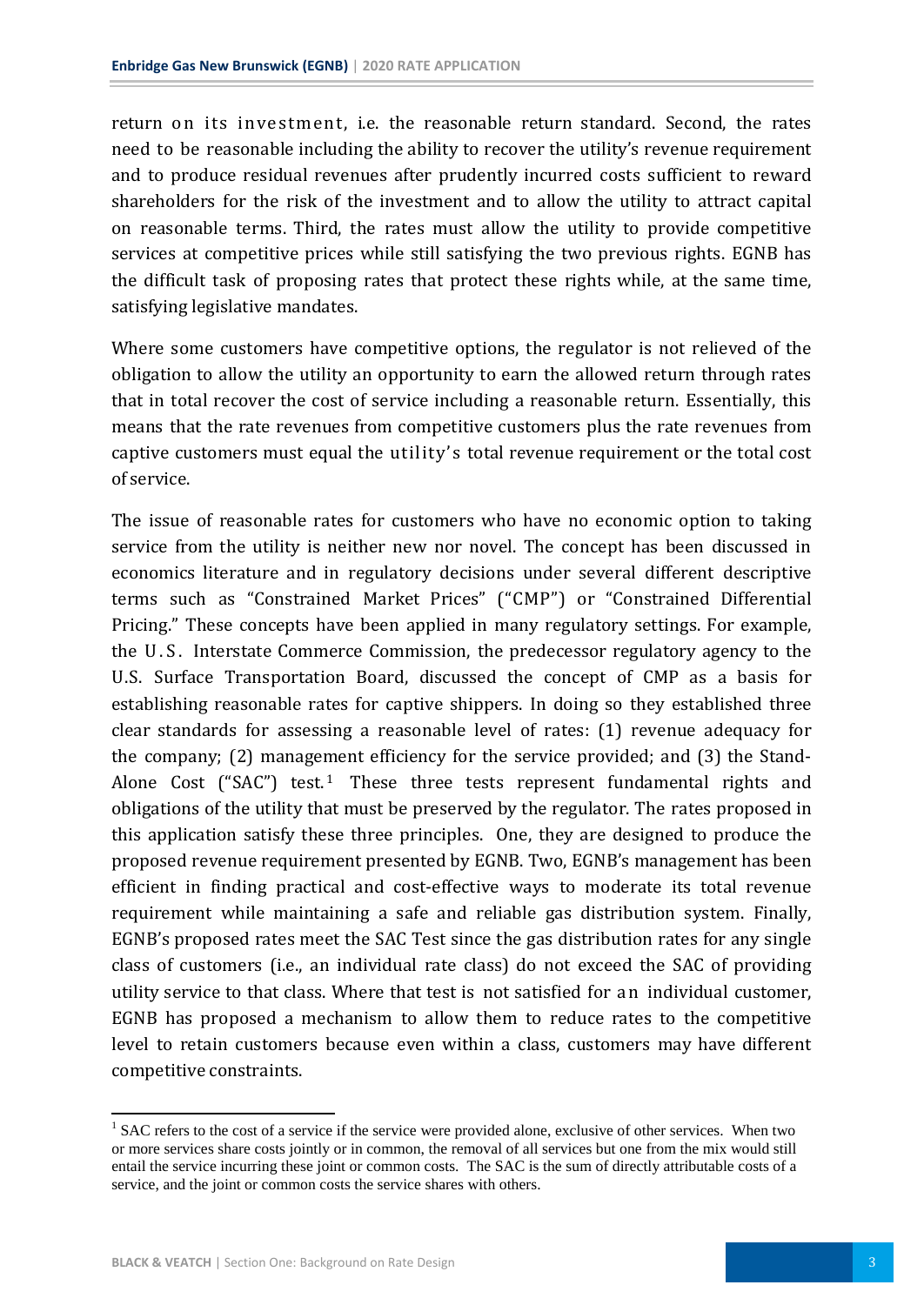In providing additional benefits and savings to some rate classes as just explained above, other customers must make up for the shortfall in EGNB's total revenue requirement which serves to impose additional risks on other classes of service. In this case, EGNB's larger Mid General Service customers have also reached the competitive price ceiling.

Significantly, since EGNB's current rates are primarily volumetrically based, the utility has a greatly diminished opportunity to earn its allowed rate of return. This occurs because rates are designed on normal weather and the utility's forecast of test year volumes may or may not be achieved in the initial year new rates are implemented. As actual weather varies from normal weather, EGNB's return is either higher than allowed when weather is colder than normal or lower than allowed when weather is warmer than normal. The result of attempting to recover a significant level of fixed costs through a utility's volumetric rates is a reduced level of revenue stability that makes capital attraction difficult.

This ratemaking challenge is made more pronounced by the ability of customers to switch from gas to an alternate fuel on a short-term basis to avoid periods of high commodity charges associated with market-based gas commodity charges and the fluctuating prices of competitive fuels. More recently, we have seen very low propane prices and increased supplies in Atlantic Canada where natural gas prices are relatively high creating a good market and financial margin for propane. This has resulted in hundreds of customers in New Brunswick and Nova Scotia switching from utility regulated natural gas to propane which is lightly regulated.

Historically, EGNB had available a revenue deficiency deferral account that made it financially indifferent to weather, forecast error and competitive forces in the energy marketplace. Changes in regulation have eliminated this type of ratemaking mechanism that is widely used in other jurisdictions so that EGNB is now adversely impacted by both the competitive realities in the New Brunswick market and the significant volumetric based recovery of fixed costs. However, legislation now allows for the establishment of variance accounts subject to the approval of the New Brunswick Energy and Utilities Board ("Board"). Ultimately, EGNB is faced with the challenge of constrained optimization for recovery of its revenue requirement such that significant changes must occur in the definitions of rate classes and the design of rates in the future.

The competitive market issues arise in other classes of service as the propane alternative has become economic for some customers. The issues differ from class to class and the economics of alternative fuels are very different. For example, oil and propane require onsite storage and payment on delivery whereas gas and electricity utility services are delivered as needed and payment is in arrears. In particular, the cost of propane has become a viable competitive option for EGNB's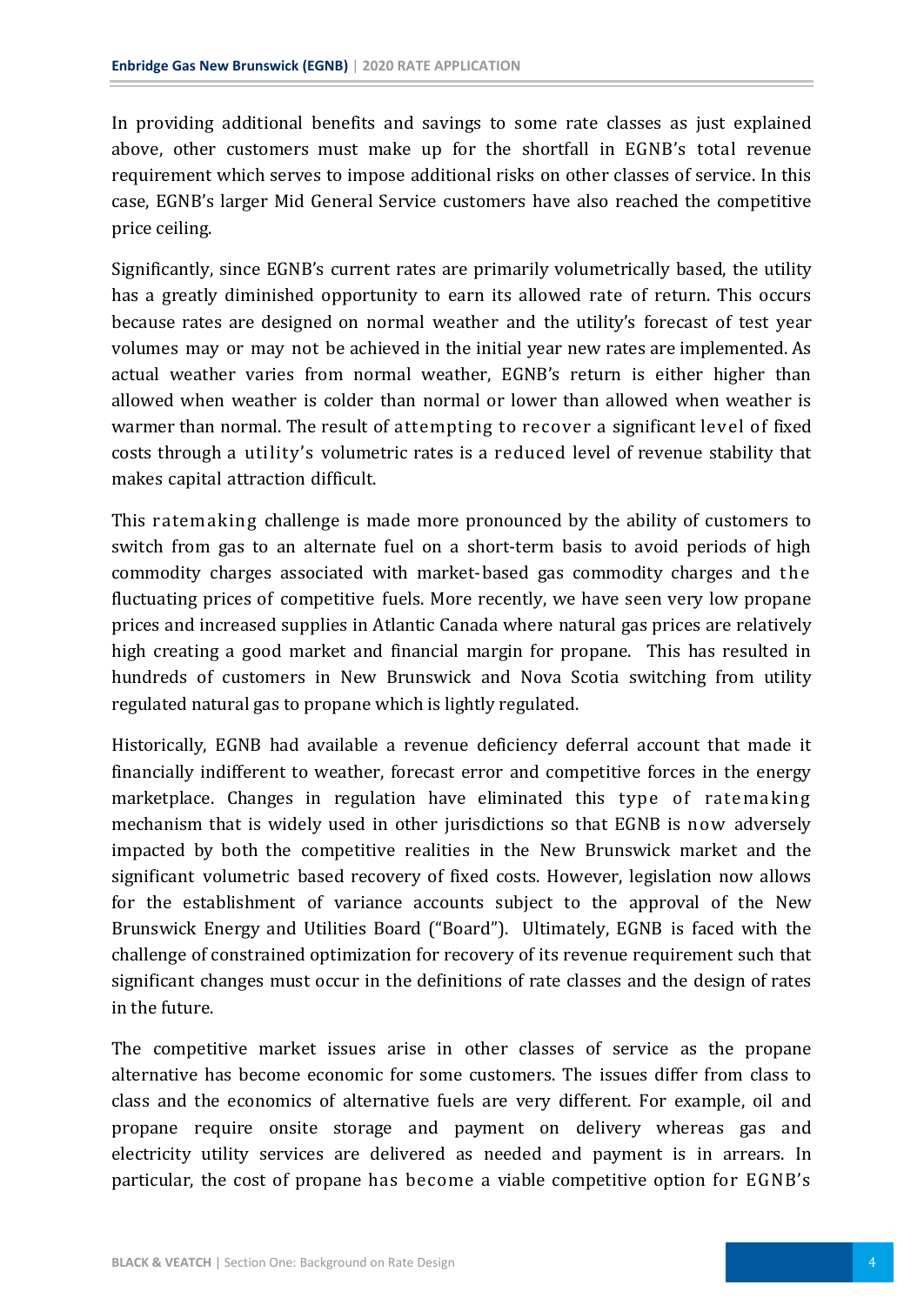MGS and LGS rate classes necessitating that they also must be managed within that additional constraint.

## <span id="page-9-0"></span>**Section Two: Rate Design Tools**

In this section, the specific rate design tools available to EGNB are discussed. Essentially, EGNB uses a combination of customer, demand and volumetric charges to recover its total revenue requirement approved by the Board. For EGNB's smaller customers, only customer and volumetric charges are practical based on its current metering technology. Further, there is a limit to the level of the customer charge in rate design before it drives away customers who use small amounts of gas in a month. In other words, raising the customer charge to promote revenue stability and a closer tracking of costs would result in exceeding the competitive price ceiling for a group of low use customers. The reason is quite simple in that spreading a high monthly customer charge over very few GJs of annual gas use results in charges that exceed the cost of the customer's energy alternative(s).

The competitive effect on the smallest customers in a rate class precludes EGNB from continuing to propose large increases in the monthly customer charge to benefit revenue recovery even though doing so would reduce the intraclass subsidies associated with volumetric rates. Although EGNB's proposed 2020 rate design includes an increase to the SGS monthly customer charge of \$2.00 per month, increases to this charge in future years will have to be reviewed closely to determine the appropriate balance between customer impact considerations and fixed cost recovery. If future increases in the monthly customer charge are insufficient to enable recovery of EGNB's customer-related costs, then -the only available option for EGNB is to increase its volumetric charges thereby decreasing its revenue stability over time. Where demand charges are available, the utility cannot increase demand charges at will because doing so creates potential adverse impacts on low load factor customers in the class. It is necessary to review each of these important issues for each rate design proposal that EGNB brings forward to the Board. EGNB has worked diligently to design new rates that manage these constraints and, at the same time, to increase fixed cost recovery through fixed charges.

There are numerous other rate design and ratemaking tools in use in Canada and the U.S. that have been approved by regulators to provide a better opportunity for regulated utilities to earn their allowed rate of return on investment. These tools rely on deferral or variance accounts that adjust rates on a periodic basis for changes in specific costs. These tools are necessary to address a variety of costs or revenues that are wholly or partially beyond the control of utility management. There is a long-established regulatory practice of allowing flow-through treatment of the unpredictable and uncontrollable costs of a utility so that customers are charged through rates only the actual costs of service and there are no windfall gains or losses to the utility.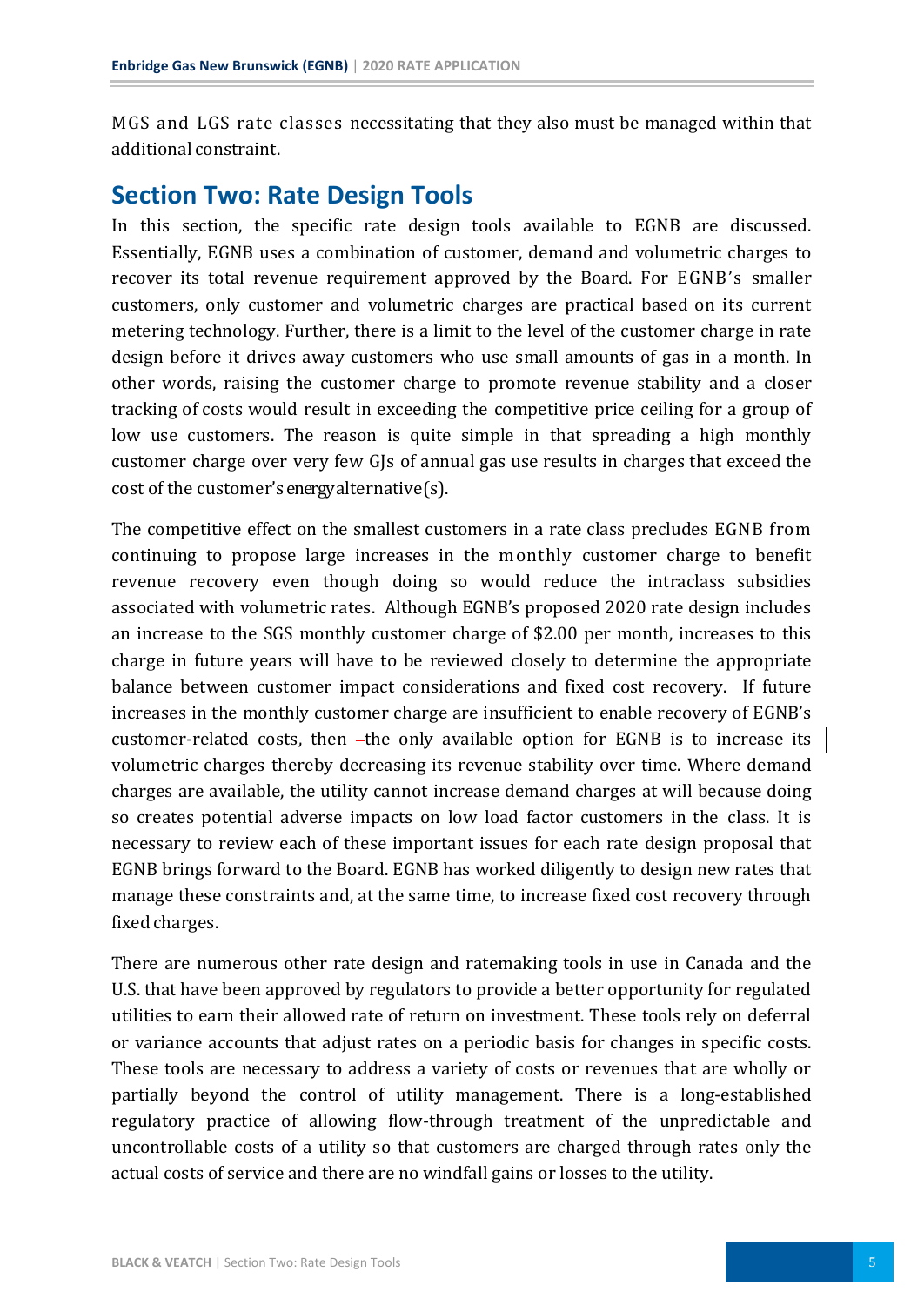For EGNB to remain a viable utility in the face of the conflicting constraints described earlier, its "rate design tool kit" must include more creative and effective ratemaking options that can help provide a sound financial footing for EGNB in the future. EGNB requires greater rate flexibility that can only come from legislative changes and from the Board encouraging the adoption of innovative ratemaking options<sup>[2](#page-10-1)</sup> to address both the utility's total revenue requirement and the rate flexibility needed to operate in the unique competitive energy environment in the Province.

More specifically, EGNB is requesting Board approval of a variance account for the amount of deemed income taxes which may occur in 2021 and subsequent years. The general objective that EGNB is seeking to achieve with this request is the stabilization of its rates over time to ensure that the impact of income taxes does not result in immediate and significant changes to customers' rates. As such, EGNB is proposing to defer rate recovery of its deemed income tax expense for a two-year period 2021 and 2022. This treatment of a one-time increase in a utility's expenses is a ratemaking approach widely accepted by utility regulators to enable the smoothing out of unusually large, one-time expenses over a multi-year period.

An example of these types of expenses are the rate case expenses of a utility which can be significant for some utilities, but often not incurred on a regular basis. These expenses are allowed to be deferred and amortized over a subsequent multi-year period to ensure the rate impact to the utility's customers is sufficiently moderated to avoid an abrupt increase in rates. In the U.S., utilities operating in states like Maryland and Minnesota have received regulatory approval to implement this type of ratemaking treatment of rate case expenses.[3](#page-10-2)

# <span id="page-10-0"></span>**Section Three: Proposed Rate Design for 2020**

The rate design process begins with the allocation of the utility's total revenue requirement among the various classes of service (i.e., its rate classes). Since some rate classes are above the Revenue-to-Cost Ratio derived in EGNB's cost of service study and others are below, the first step in the rate design process is to determine the market constraint on rates as it relates to EGNB's cost of service-based revenue requirement. Table 2 below compares the cost of service revenue requirement to the budgeted distribution revenue after rate design.

 $\overline{a}$ 

<span id="page-10-1"></span><sup>2</sup> See Section 6.0 of EGNB's December 21, 2018 Application (Black & Veatch's evidence) in Matter No. 398 which provides a wide range of such ratemaking mechanisms approved by regulators in Canada and the U.S. and the types of costs they address.

<span id="page-10-2"></span><sup>3</sup> For example, the Maryland Public Service Commission approved the deferred treatment and amortization over a three-year period of the rate case expenses of Baltimore Gas and Electric Company in Case No. 9498 (Order No. 88975 issued on January 4, 2019); and the Minnesota Public Utilities Commission approved similar ratemaking treatment for the rate case expenses of Northern States Power Company (Xcel Energy) in Docket No. E002/GR-15-826 (Order issued on June 12, 2017).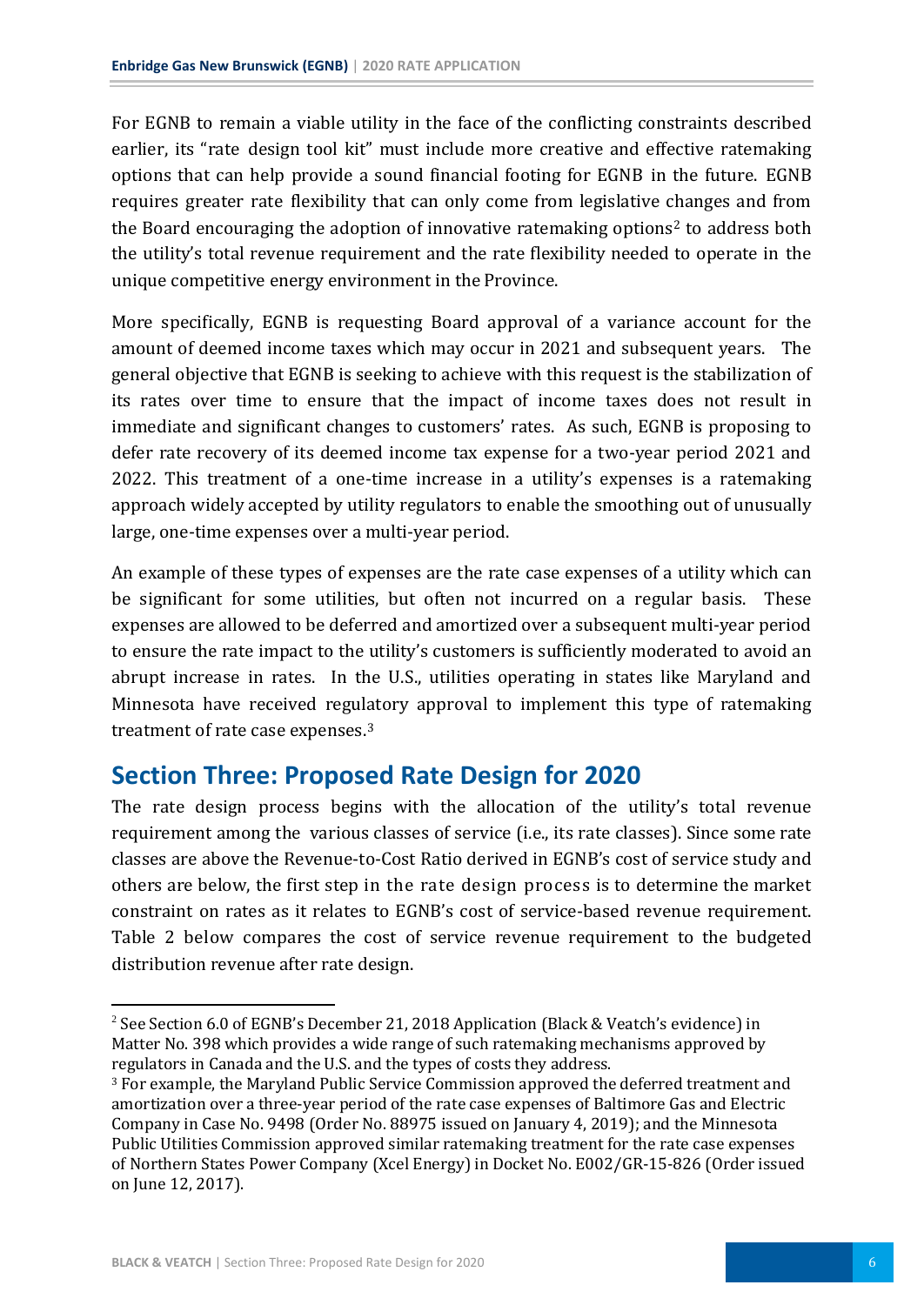Although the customer charge has been increased by \$2.00 per month and the volumetric rate has been increased by \$0.47 per GJ, the SGS rates continue to be set below cost. After adjusting for the excess earnings mechanism of \$1.5 million as legislated, the remaining rate classes other than SGS are set. MGS rates are now also being set below costs because of the intense competitive pressures from propane. The other rate classes have seen rate decreases sufficient to recover the remainder of the revenue requirement and continue to recover their indicated costs.

#### **Table 2 Comparison of Cost of Service Distribution Revenue to Cost of Service Revenue Requirement by Class of Service**

|                                     | SGS        | <b>MGS</b> | <b>LGS</b> | <b>CGS</b> | <b>ICGS</b> | <b>OPS</b> |
|-------------------------------------|------------|------------|------------|------------|-------------|------------|
| Distribution rates revenue          | 8,234,726  | 13,703,479 | 11,692,166 | 5,532,482  | 5,685,426   | 151,339    |
| <b>COS Revenue Requirement (RR)</b> | 12,810,935 | 15,945,690 | 8,229,056  | 5,100,634  | 4,426,404   | 55,957     |
| Revenue to Cost Ratio               | 64%        | 86%        | 142%       | 108%       | 128%        | 270%       |

The dollar changes in Table 3 below produce the target increase or decrease for the class revenue requirement found in the total revenue line for each rate class. This lower revenue requirement is indicative of management's commitment to efficient operations, prudent cost savings in addition to the 2018 revenue sharing results.

**Table 3 Revenue Increase and Percent Change by Rate Class**

|                      | SGS       | <b>MGS</b> | <b>LGS</b>  | <b>CGS</b> | <b>ICGS</b> | <b>OPS</b> |
|----------------------|-----------|------------|-------------|------------|-------------|------------|
| Dollar Change        | 298,372   | (713, 926) | (1,966,101) | 630,563    | (677, 623)  | 378        |
| Percent Change       | 4%        | $-5%$      | $-14%$      | 13%        | $-11%$      | 0%         |
| <b>Total Revenue</b> | 8,234,726 | 13,703,479 | 11,692,166  | 5,532,482  | 5,685,426   | 151,339    |

These decreases are also reflective of the fact that EGNB's 2018 earnings have exceeded 12.9%, and Section 52.03(2)(b)(ii)(B) of the Gas Distribution Act, 1999 ("GDA") requires EGNB to share half of that excess with customers in the amount of \$1.569 million. This is explained in detail in the letter that EGNB sent to the Board dated June 18, 2019.[4](#page-11-0)

<span id="page-11-0"></span><sup>1</sup> <sup>4</sup> Regarding Matter 443: Review of Enbridge Gas New Brunswick's (EGNB) 2018 Financial Results - Sharing Mechanism Proposal.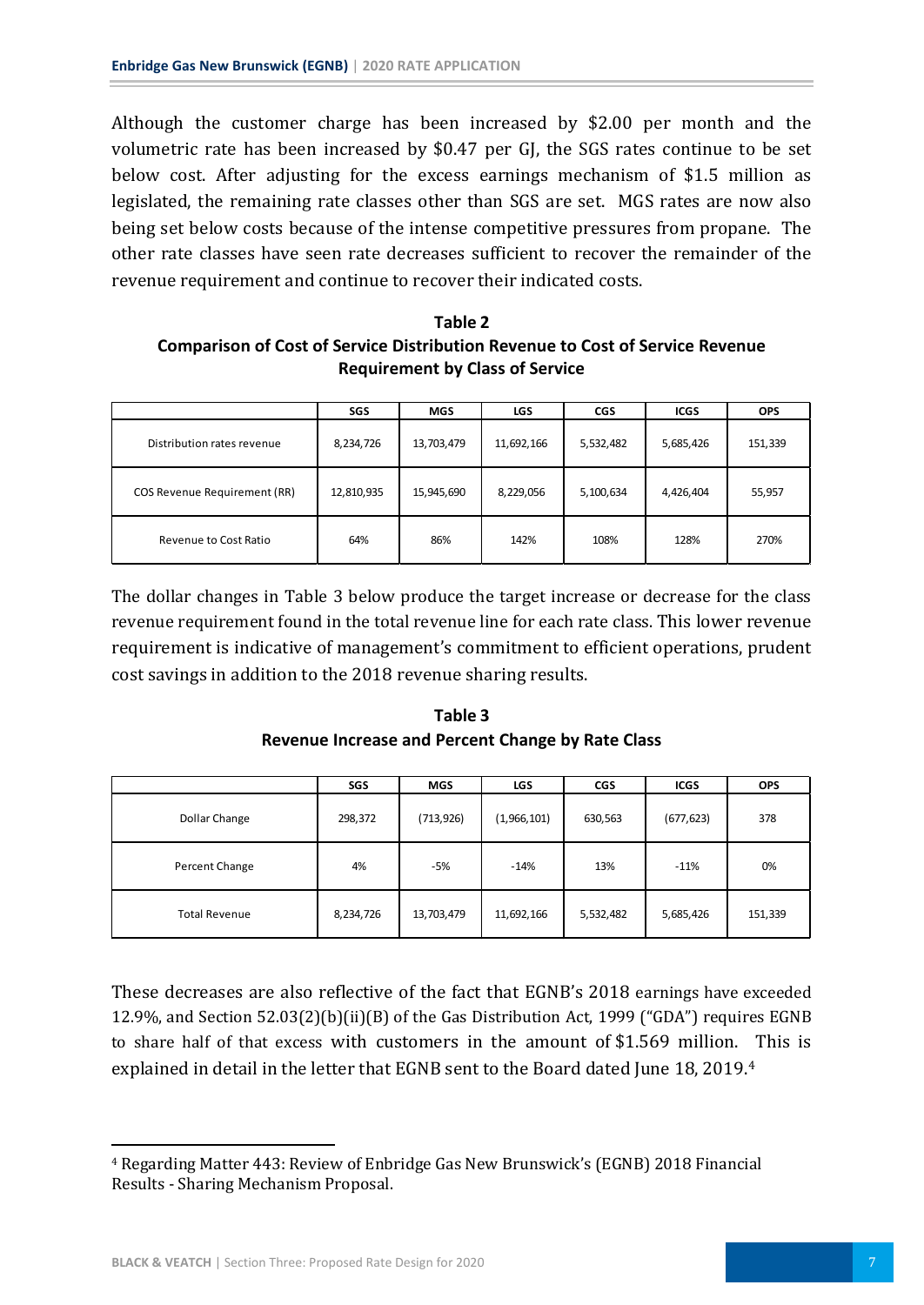The concept of graduated customer charges has been approved in the past by the Board and EGNB has recommended the continued use of graduated customer charges where costs differ based on the size of the customer. In particular, meter costs generally increase as the size of the customer increases. Graduated customer charges track those increases in cost. In addition, where customer charges recover less than the full customer-related costs, the level of the initial rate block charge should be higher than that of the second block, as is the case once again under EGNB's proposal.

#### <span id="page-12-0"></span>**PROPOSED CHANGES TO RATES**

EGNB's definition of all rate classes remains the same and they continue to use the same rate design components approved by the Board in prior rate cases.

#### <span id="page-12-1"></span>**SGS Rate Class**

EGNB's rate design proposal recognizes that only a minor increase to the fixed charge for SGS customers is warranted and that for other classes further increases in fixed charges is not practical because of the bill impact on low use customers within the class as the monthly customer charge would begin to force smaller customers to leave EGNB's gas system. As such, the SGS customer charge is proposed to increase by \$2.00 per month and the volumetric charge is proposed to increase while allowing the rate to remain cost competitive and favorable against electricity prices.

#### <span id="page-12-2"></span>**MGS and LGS Rate Classes**

As the MGS and LGS rate classes are more strongly affected by the extreme pricing pressures of propane, more rate components have been adjusted. With respect to the MGS rate class, EGNB's proposal is to maintain the same monthly customer charge as under current rates and to decrease the volumetric charges in both Blocks 1 and 2. With respect to the LGS class, a reduction to Block 1 and Winter Block 2 has been proposed to improve the class' competitiveness against propane; while the proposal is to maintain the same monthly customer charge as under current rates

#### <span id="page-12-3"></span>**CGS, ICGS, and OPS Rate Classes**

The various volumetric charge components have been held constant or decreased for these other rate classes, where possible, to provide a more favorably competitive situation against other fuels yet still meet the class revenue requirement. For the CGS and ICGS rate classes, there is a proposed reduction to the Winter block charge. The Block 1 rate for the OPS rate class is proposed to decrease as well.

EGNB believes that this comprehensive approach to addressing rate design produces rates that are just and reasonable.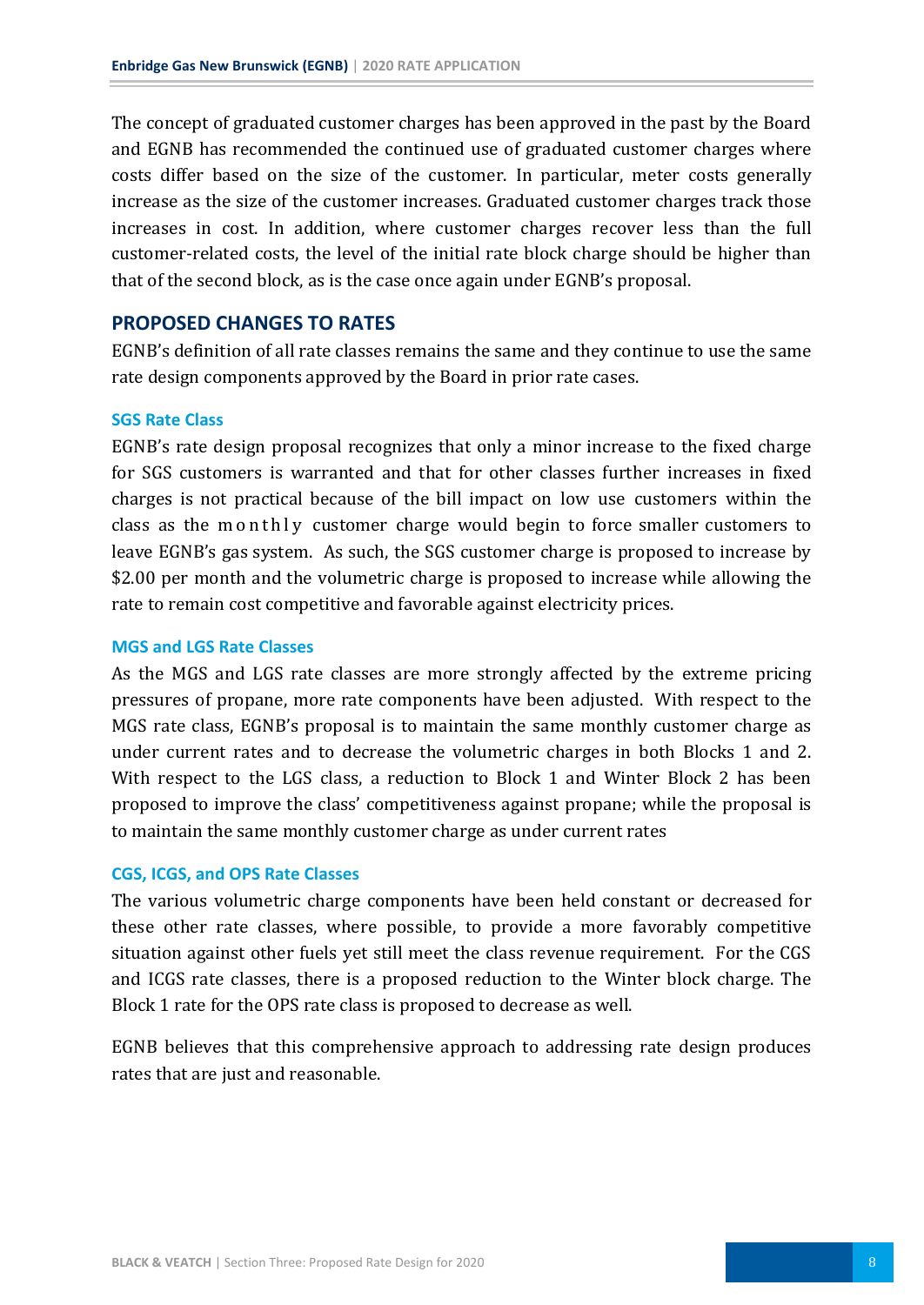| <b>Rate Class</b>                                                       | Min<br>(Monthly<br>Demand Peak) | <b>Max</b><br>(Monthly<br>Demand<br>Peak) | <b>Customer</b><br><b>Charge</b><br>(\$/month)                                             | <b>Demand</b><br>Charge<br>(S/GJ) |
|-------------------------------------------------------------------------|---------------------------------|-------------------------------------------|--------------------------------------------------------------------------------------------|-----------------------------------|
| <b>Small</b><br>General<br><b>Service</b>                               |                                 |                                           | 20.00                                                                                      | n/a                               |
| Mid-<br>General<br><b>Service</b><br>(who do<br>not qualify<br>for SGS) | -                               | $<$ 250 $G$                               | For customers with<br>max. consumption up<br>to $60$ GJs/<br>month: 20.00                  | n/a                               |
|                                                                         |                                 |                                           | For customers<br>with max.<br>consumption<br>greater than 60<br>GJs/month: 50.00           |                                   |
| Large<br>General<br><b>Service</b>                                      | 250 GJ                          | n/a                                       | For customers with<br>max. consumption up<br>to 650 GJs/<br>month: 275.00                  | n/a                               |
|                                                                         |                                 |                                           | For customers<br>with max.<br>consumption<br>greater than 650<br>$\bar{G}$ S/month: 375.00 |                                   |
| <b>Contract</b><br>General<br><b>Service</b>                            | $1,000$ GJ                      | $<$ 10,000 GJ                             | n/a                                                                                        | 19.00                             |
| <b>Industrial</b><br><b>Contract</b><br>General<br><b>Service</b>       | 10,000 GJ                       |                                           | 3,300.00                                                                                   | 25.56                             |
| <b>Off-Peak</b>                                                         | $\overline{n}/a$                | $\overline{n}/a$                          | 50.00                                                                                      | $\overline{n}/a$                  |

### **Rate Design Elements and Monthly Charges**

A copy of the rate schedules is provided in Schedule 6.1 – Rate Schedules 2020.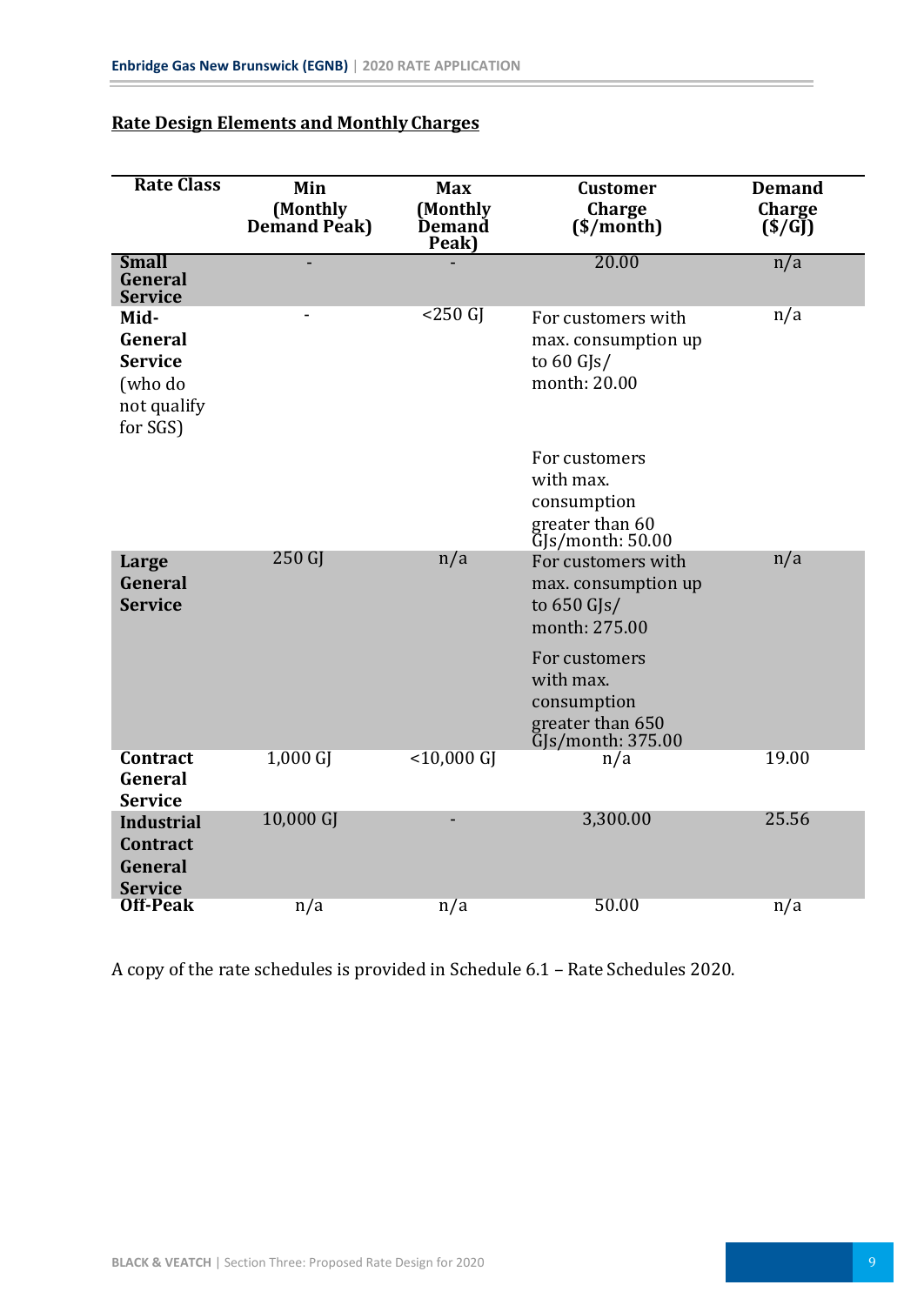## SCHEDULE 6.2

Rate Schedules 2020

Enbridge Gas New Brunswick August 2, 2019 Schedule 6.2 - Rate Schedules 2020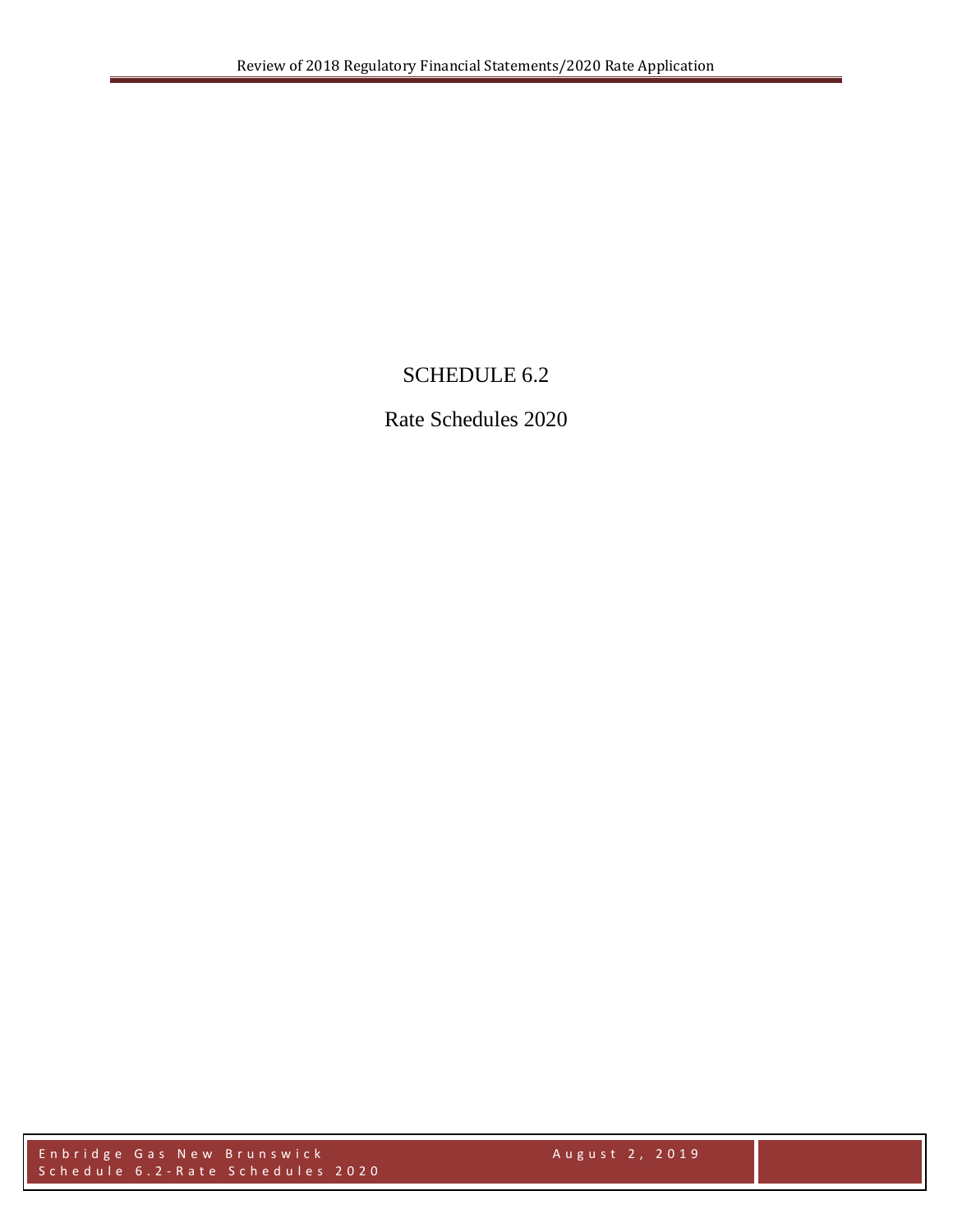### **SGS SMALL GENERAL SERVICE**

#### **APPLICABILITY**

Small General Service (SGS) Rate is applied to any Applicant using EGNB's Distribution System to have a supply of natural gas delivered to a single Terminal Location served through one meter. Service under this Rate Schedule is limited to the following:

- Dwellings: a private suite of rooms used for living purposes in which the occupants have access to all rooms
- Dwelling out buildings
- Individually gas metered, self-contained dwelling units within an apartment building.

| <b>RATE</b>                                             |        |
|---------------------------------------------------------|--------|
|                                                         |        |
| <b>Monthly Distribution Customer Charge:</b>            |        |
| \$ per billing month                                    | 20.00  |
| <b>Monthly Distribution Delivery Charge:</b>            |        |
| For all volumes delivered per billing month (\$ per GJ) | 10.490 |

The rates quoted above shall be subject to adjustments that reflect all taxes including HST.

### **Minimum Monthly Charge:**

The minimum monthly charge shall be the Monthly Distribution Customer Charge.

#### **Minimum Annual Charge:**

None.

#### **Term of Service:**

One year with automatic annual renewal unless the Applicant notifies EGNB not less than 30 days prior to the annual roll over date and not more than 180 days prior to such date that service is to be discontinued.

#### **Terms and Conditions of Service:**

The provisions of EGNB's Handbook of Rates and Distribution Services and the applicable Distribution Service Agreement apply to service under this Rate Schedule.

#### **Effective Date:**

To apply to all bills rendered for natural gas delivered on and after January 1, 2020.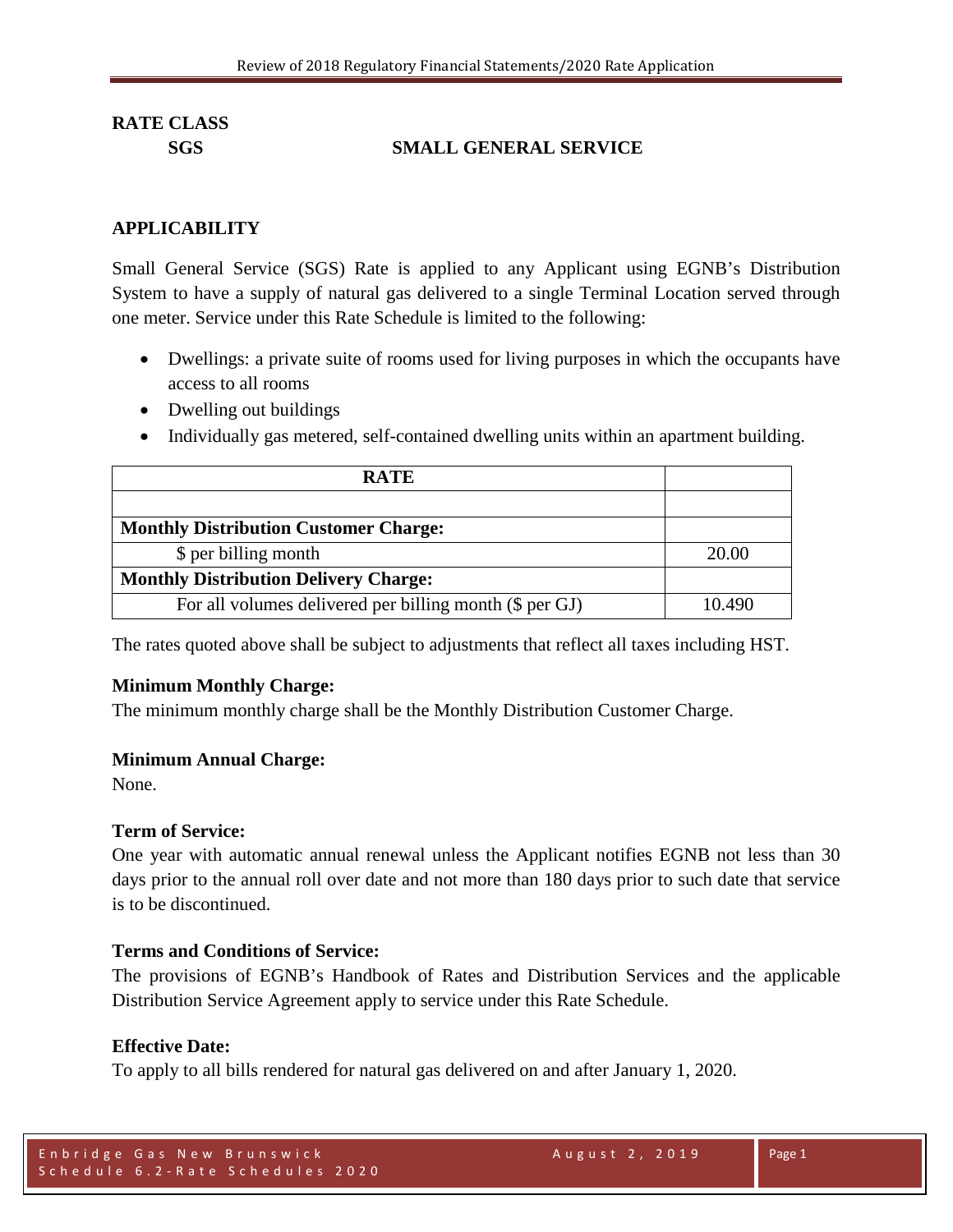#### **MGS MID-GENERAL SERVICE**

### **APPLICABILITY**

Mid-General Service (MGS) Rate is applied to any Applicant using EGNB's Distribution System to have a supply of natural gas delivered to a single Terminal Location served through one meter. Service under this Rate Schedule is limited to non-SGS eligible Applicants with consumption less than 250 GJs per month who do not qualify for SGS.

| <b>RATE</b>                                                              |         |
|--------------------------------------------------------------------------|---------|
|                                                                          |         |
| <b>Monthly Distribution Customer Charge:</b>                             |         |
| For Customers with maximum consumption up to 60 GJs per month $(\$$      | 20.00   |
| per month)                                                               |         |
| For Customers with maximum consumption greater than 60 GJs per           | 50.00   |
| month $(\$$ per month)                                                   |         |
| <b>Monthly Distribution Delivery Charge:</b>                             |         |
| For the first 100 GJs delivered per billing month (\$ per GJ)            | 11.3875 |
| For volumes delivered in excess of 100 GJs per billing month (\$ per GJ) | 7.6865  |

The rates quoted above shall be subject to adjustments that reflect all taxes including HST.

#### **Minimum Monthly Charge:**

The minimum monthly charge shall be the Monthly Distribution Customer Charge.

#### **Minimum Annual Charge:**

None.

#### **Term of Service:**

One year with automatic annual renewal unless the Applicant notifies EGNB not less than 30 days prior to the annual roll over date and not more than 180 days prior to such date that service is to be discontinued.

#### **Terms and Conditions of Service:**

The provisions of EGNB's Handbook of Rates and Distribution Services and the applicable Distribution Service Agreement apply to service under this Rate Schedule.

#### **Effective Date:**

To apply to all bills rendered for natural gas delivered on and after January 1, 2020.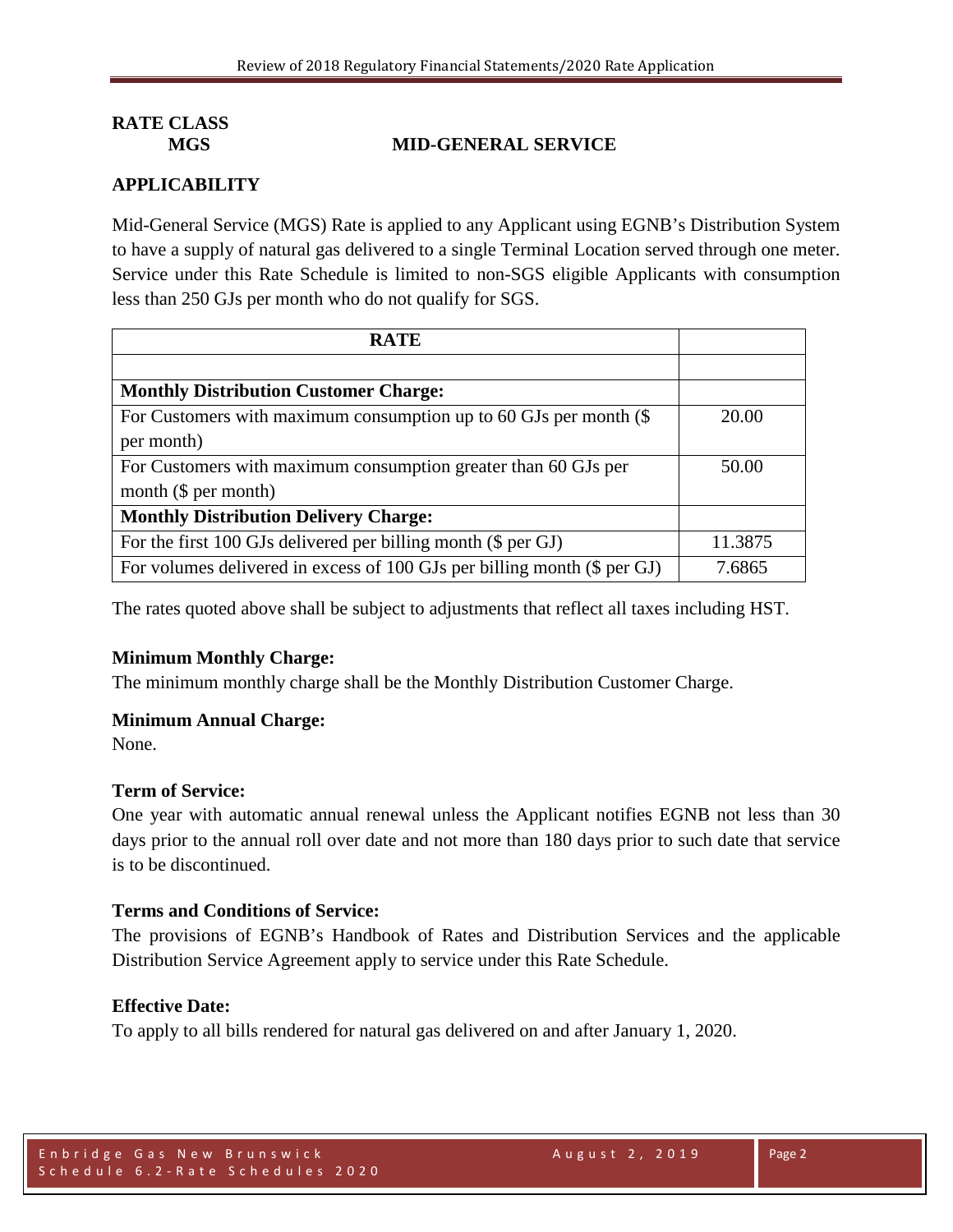### **LGS LARGE GENERAL SERVICE**

#### **APPLICABILITY**

Large General Service Rate is applied to any Applicant using EGNB's Distribution System to have a supply of natural gas delivered to a single Terminal Location served through one meter. Service under this Rate Schedule is limited to Applicants with a maximum consumption of 250 GJs or greater per month.

| <b>RATE</b>                                                              |        |
|--------------------------------------------------------------------------|--------|
|                                                                          |        |
| <b>Monthly Distribution Customer Charge:</b>                             |        |
| For Customers with maximum consumption up to 650 GJs per month (\$ per   | 275.00 |
| month)                                                                   |        |
| For Customers with maximum consumption greater than 650 GJs per month    | 375.00 |
| \$per month)                                                             |        |
| <b>Monthly Distribution Delivery Charge:</b>                             |        |
| For the first 250 GJs delivered per billing month (\$ per GJ)            | 8.5445 |
| For volumes delivered in excess of 250 GJs per billing month (\$ per GJ) |        |
| - between September 1 and April 30                                       | 6.3865 |
| - between May 1 and August 31                                            | 2.5037 |

The rates quoted above shall be subject to adjustments that reflect all taxes including HST.

#### **Minimum Monthly Charge:**

The minimum monthly charge shall be the Monthly Distribution Customer Charge.

#### **Minimum Annual Charge:**

The minimum annual charge will be imposed in the event the Applicant does not consume the qualifying maximum monthly consumption specified in the applicability criteria for the Large General Service class. The Customer will be charged the difference between the actual annual distribution charges (customer or demand and delivery) billed and the amount that would have been billed under the Mid-General Service class, plus 5%.

#### **Term of Service:**

One year with automatic annual renewal unless the Applicant notifies EGNB not less than 30 days prior to the annual roll over date and not more than 180 days prior to such date that service is to be discontinued.

### **Terms and Conditions of Service:**

The provisions of EGNB's Handbook of Rates and Distribution Services and the applicable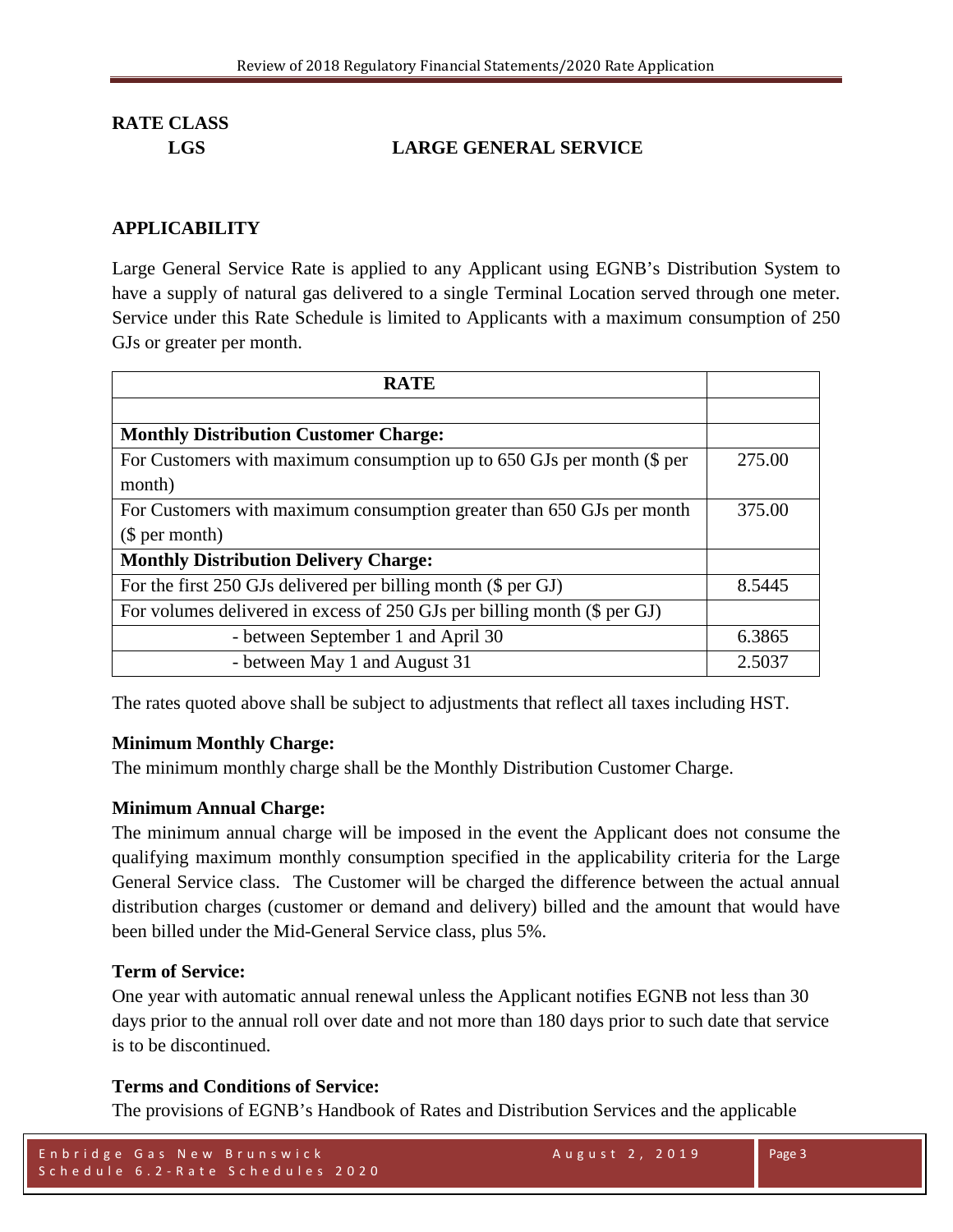Distribution Service Agreement apply to service under this Rate Schedule.

#### **Effective Date:**

To apply to all bills rendered for natural gas delivered on and after January 1, 2020.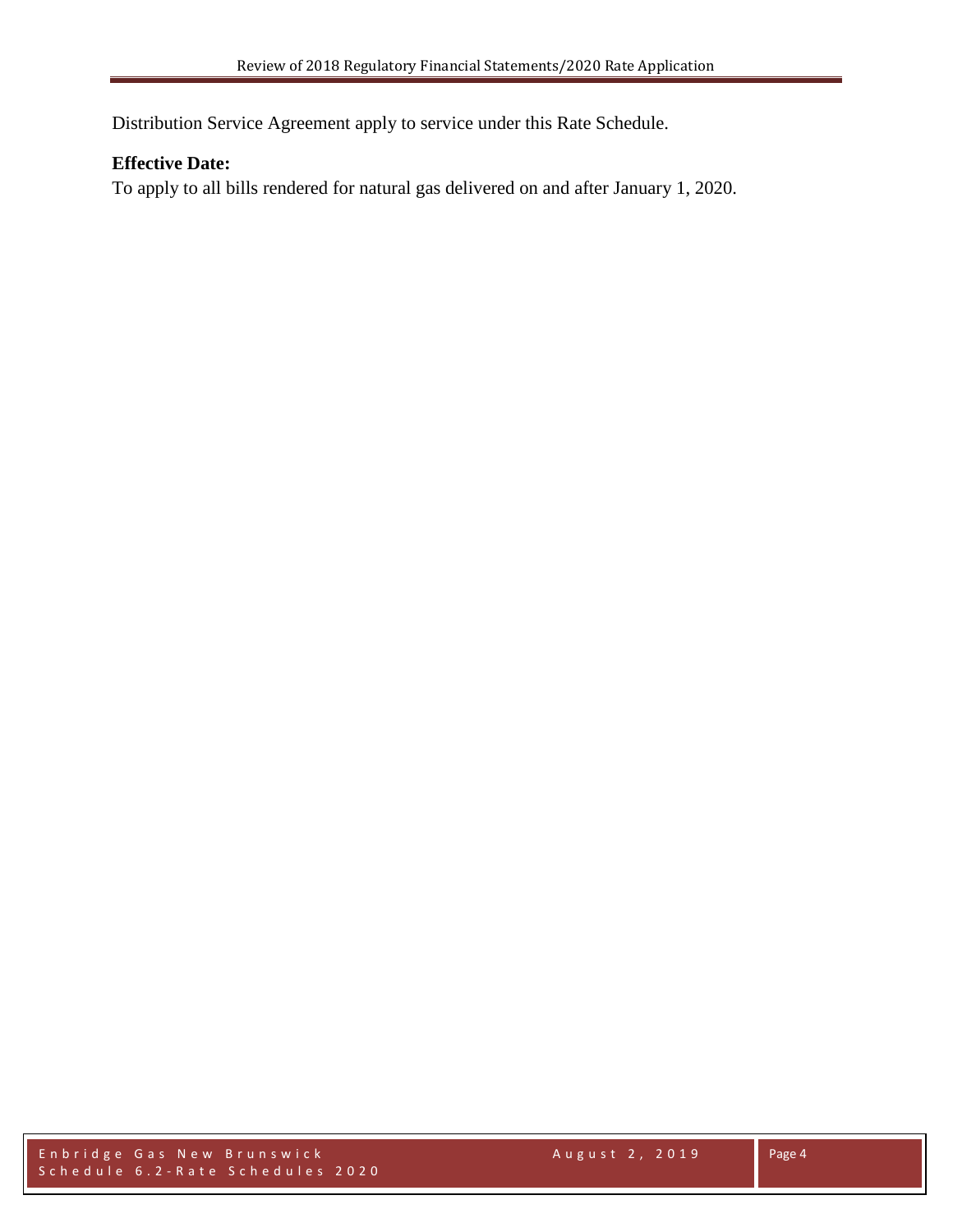### **CGS CONTRACT GENERAL SERVICE**

#### **APPLICABILITY**

Contract General Service (CGS) Rate is applied to any Applicant using EGNB's Distribution System to have a supply of natural gas delivered to a single Terminal Location served through one meter. Service under this Rate Schedule is limited to Applicants with a maximum consumption of at least 1,000 GJs per month and less than 10,000 GJs per month who enter into a Distribution Service Agreement with EGNB for a Contract Demand of not less than 36 GJs per day.

| <b>RATE</b>                                                  |        |
|--------------------------------------------------------------|--------|
|                                                              |        |
| <b>Monthly Distribution Delivery Charge:</b>                 |        |
| Contract Demand Charge per GJ of Contract Demand (\$ per GJ) | 19.00  |
| For volumes delivered (\$ per GJ)                            |        |
| - between September 1 and April 30                           | 5.7225 |
| - between May 1 and August 31                                | 1.9066 |

The rates quoted above shall be subject to adjustments that reflect all taxes including HST.

#### **Billing Demand:**

The Billing Demand shall be the Contract Demand. However, in the event that any Applicant exceeds such Contract Demand during any contract year, Applicant's actual maximum daily demand shall be the Billing Demand for the entire applicable contract year. The Applicant will be charged, and shall pay, accordingly for both prospective use and for use since the beginning of the then current contract term. Authorized Overrun will not institute application of this ratchet provision.

#### **Minimum Monthly Charge:**

The minimum monthly charge shall be the Monthly Distribution Delivery Demand Charge.

#### **Minimum Annual Charge:**

None.

#### **Term of Service:**

One year with automatic annual renewal unless the Applicant notifies EGNB not less than 30 days prior to the annual roll over date and not more than 180 days prior to such date that service is to be discontinued.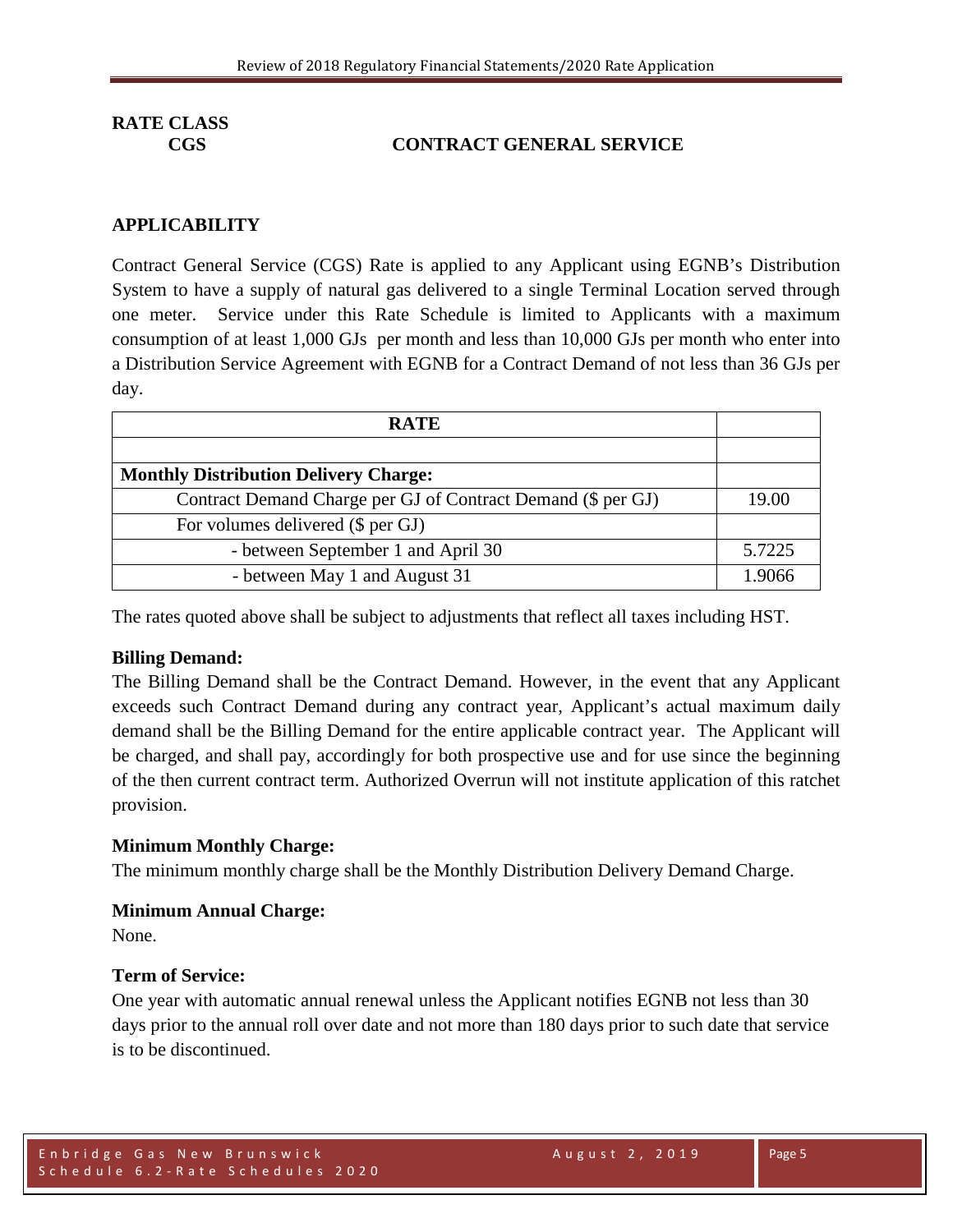#### **Terms and Conditions of Service:**

The provisions of EGNB's Handbook of Rates and Distribution Services and the applicable Distribution Service Agreement apply to service under this Rate Schedule.

#### **Effective Date:**

To apply to all bills rendered for natural gas delivered on and after January 1, 2020.

#### **Special Metering Provision:**

For Applicants taking service under this Rate Schedule, EGNB shall install metering and communication devices, which will provide EGNB with hourly and daily consumption data.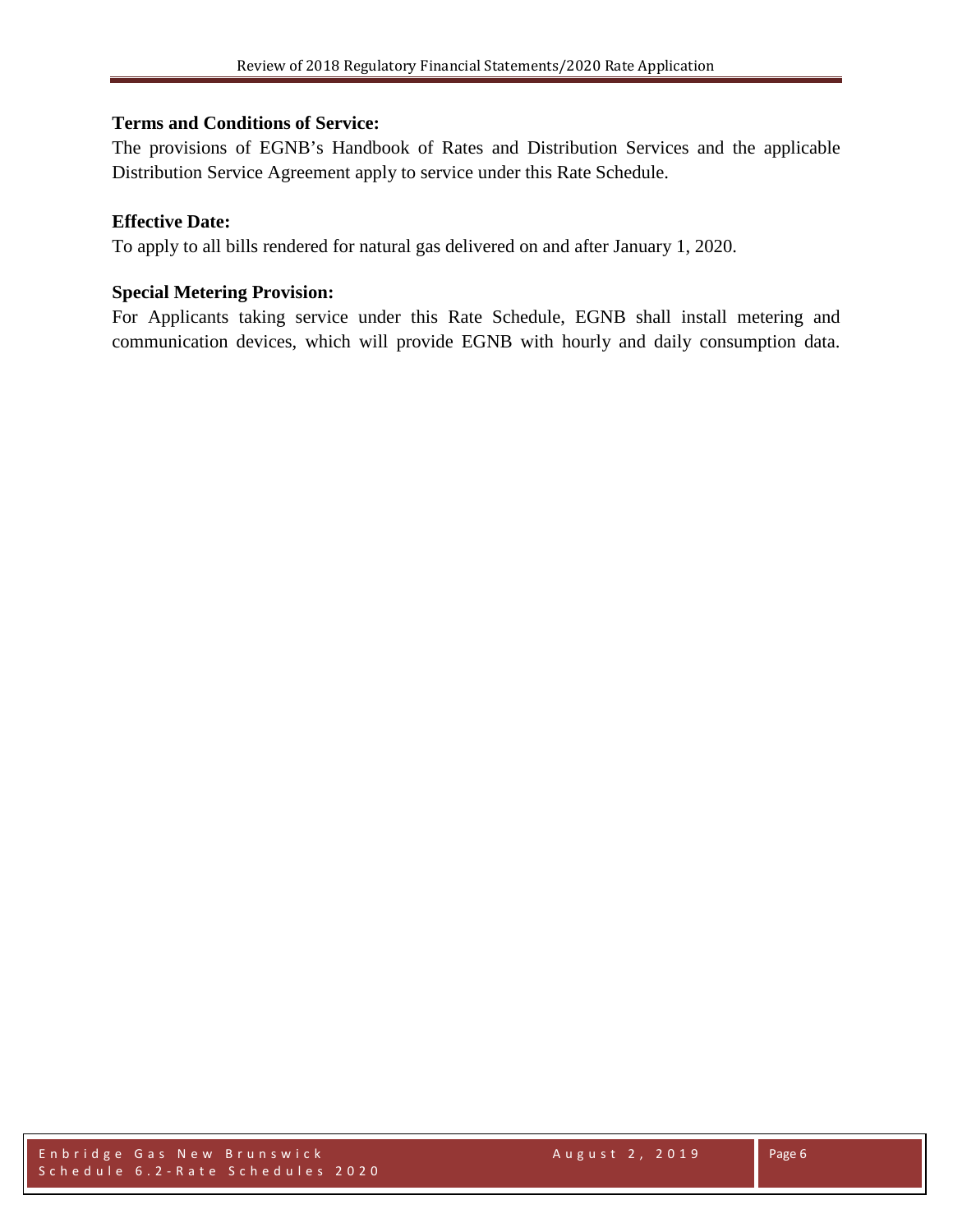#### **ICGS INDUSTRIAL CONTRACT GENERAL SERVICE**

#### **APPLICABILITY**

Industrial Contract General Service (ICGS) Rate is applied to any Applicant using EGNB's Distribution System to have a supply of natural gas delivered to a single Terminal Location served through one meter. Service under this Rate Schedule is limited to Applicants with a maximum consumption of at least 10,000 GJs per month who enter into a Distribution Service Agreement with EGNB for a Contract Demand of not less than 360 GJs per day.

| <b>RATE</b>                                                  |          |
|--------------------------------------------------------------|----------|
|                                                              |          |
| <b>Monthly Distribution Customer Charge:</b>                 |          |
| \$ per billing month                                         | 3,300.00 |
| <b>Monthly Distribution Delivery Charge:</b>                 |          |
| Contract Demand Charge per GJ of Contract Demand (\$ per GJ) | 25.56    |
| For volumes delivered (\$ per GJ)                            |          |
| - between September 1 and April 30                           | 1.6215   |
| - between May 1 and August 31                                | 0.9375   |

The rates quoted above shall be subject to adjustments that reflect all taxes including HST.

#### **Billing Demand:**

The Billing Demand shall be the Contract Demand. However, in the event that any Applicant exceeds such Contract Demand during any contract year, Applicant's actual maximum daily demand shall be the Billing Demand for the entire applicable contract year. The Applicant will be charged, and shall pay, accordingly for both prospective use and for use since the beginning of the then current contract term. Authorized Overrun will not institute application of this ratchet provision.

#### **Minimum Monthly Charge:**

The minimum monthly charge shall be the Monthly Distribution Delivery Demand Charge and Monthly Distribution Customer Charge.

#### **Minimum Annual Charge:**

None.

#### **Term of Service:**

One year with automatic annual renewal unless the Applicant notifies EGNB not less than 30 days prior to the annual roll over date and not more than 180 days prior to such date that service is to be discontinued.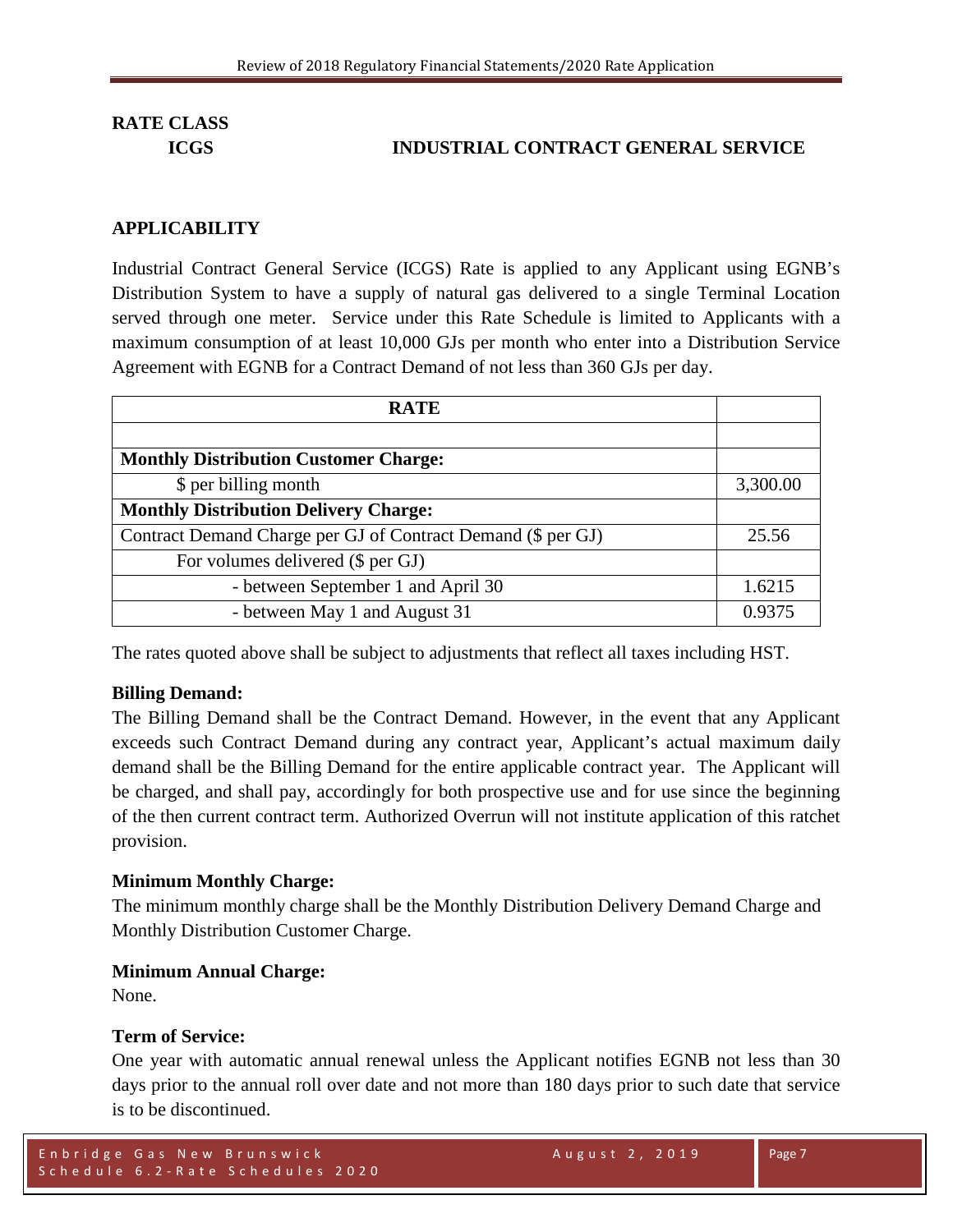#### **Terms and Conditions of Service:**

The provisions of EGNB's Handbook of Rates and Distribution Services and the applicable Distribution Service Agreement apply to service under this Rate Schedule.

#### **Effective Date:**

To apply to all bills rendered for natural gas delivered on and after January 1, 2020.

### **Special Metering Provision:**

For Applicants taking service under this Rate Schedule, EGNB shall install metering and communication devices, which will provide EGNB with hourly and daily consumption data.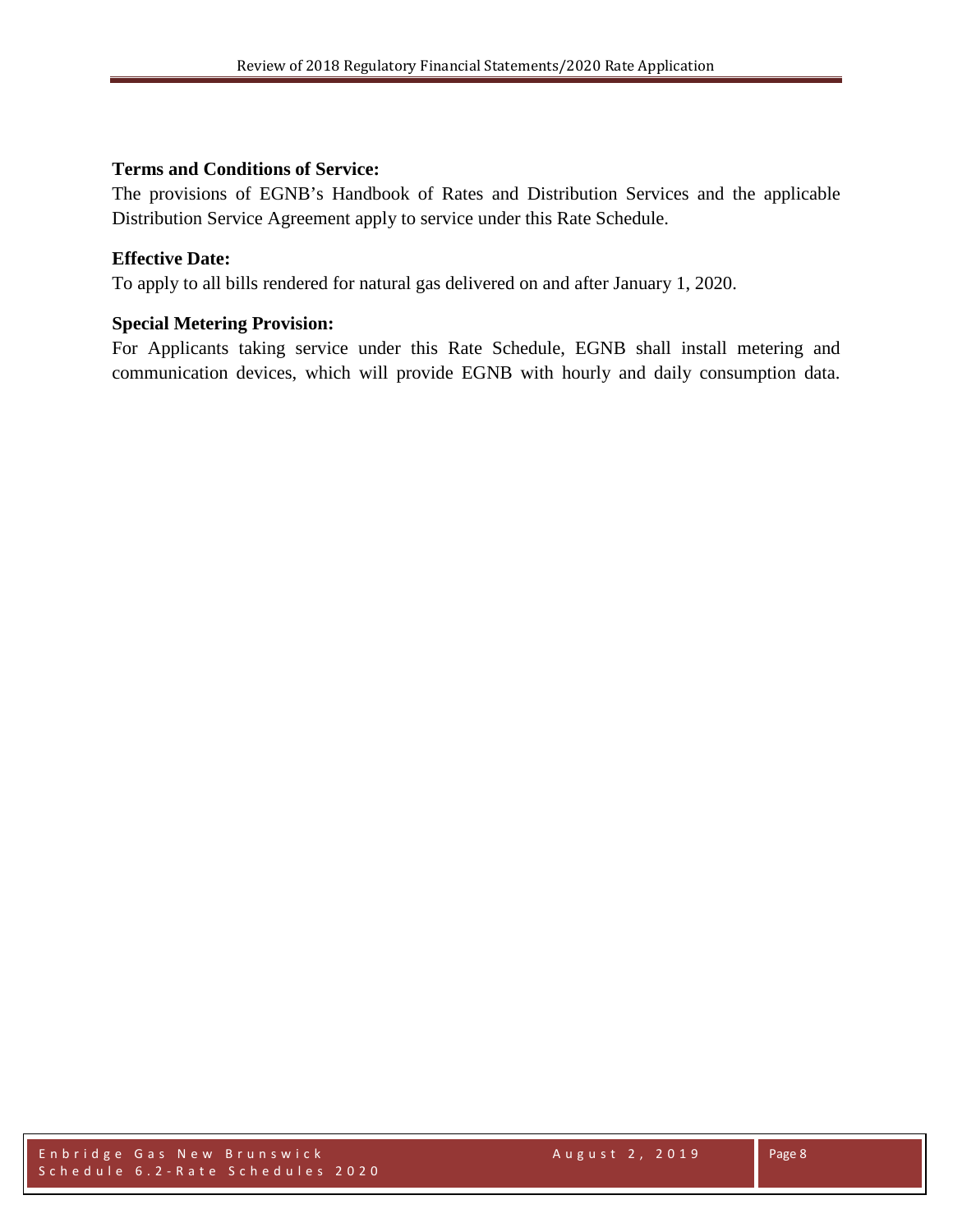### **OPS OFF-PEAK SERVICE**

#### **APPLICABILITY**

Off-Peak Service (OPS) Rate is applied to any Applicant using EGNB's Distribution System to have a supply of natural gas delivered to a single Terminal Location served through one meter for the months of April through November.

| <b>RATE</b>                                             |        |
|---------------------------------------------------------|--------|
|                                                         |        |
| <b>Monthly Distribution Customer Charge:</b>            |        |
| \$ per billing month                                    | 50.00  |
| <b>Monthly Distribution Delivery Charge:</b>            |        |
| For the volumes delivered per billing month (\$ per GJ) | 5.7205 |

The rates quoted above shall be subject to adjustments that reflect all taxes including HST.

#### **Minimum Monthly Charge:**

The minimum monthly charge shall be the Monthly Distribution Customer Charge.

#### **Minimum Annual Charge:**

None.

#### **Seasonal Overrun Charge:**

Any volume of natural gas consumed during the months of December through March inclusively will be subject to a Seasonal Overrun Charge of \$10 per GJ in addition to the rates applicable to this service.

#### **Term of Service:**

One year with automatic annual renewal unless the Applicant notifies EGNB not less than 30 days prior to the annual roll over date and not more than 180 days prior to such date that service is to be discontinued.

#### **Terms and Conditions of Service:**

The provisions of EGNB's Handbook of Rates and Distribution Services and the applicable Distribution Service Agreement apply to service under this Rate Schedule.

#### **Effective Date:**

To apply to all bills rendered for natural gas delivered on and after January 1, 2020.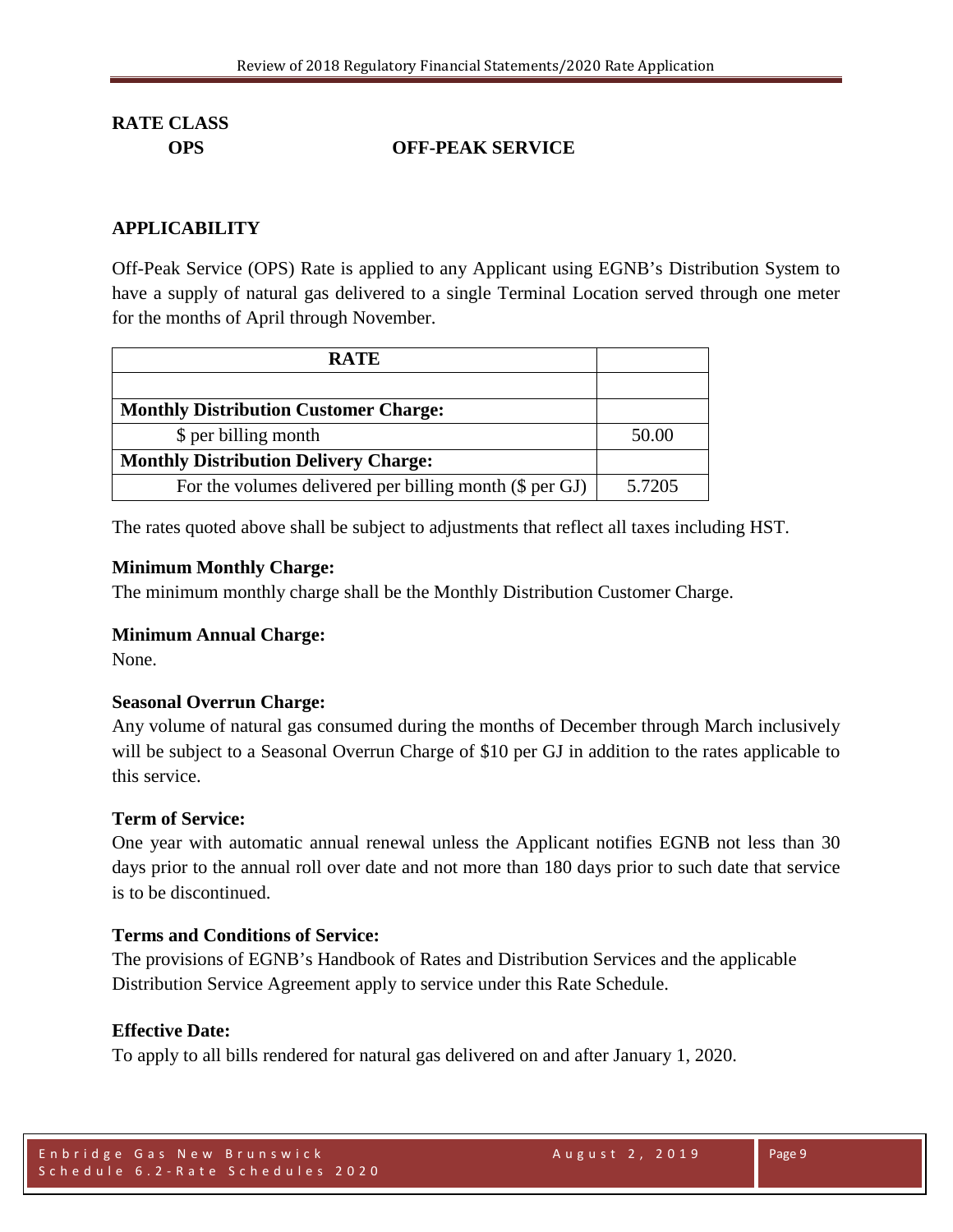## **RATE CLASS AGENT BILLING AND COLLECTION**

#### **APPLICABILITY**

Agent Billing and Collection Rates are available to any Service Provider using EGNB's billing and/or collection services.

| <b>RATE</b>                                                      |      |
|------------------------------------------------------------------|------|
|                                                                  |      |
| <b>Monthly Agent Billing and Collection Charge:</b>              |      |
| Payable by Service Provider for each SGS Customer (\$ per bill)  | 1.47 |
| Payable by Service Provider for each MGS Customer (\$ per bill)  | 2.54 |
| Payable by Service Provider for each LGS Customer (\$ per bill)  | 5.92 |
|                                                                  |      |
| <b>Monthly Agent Billing Charge:</b>                             |      |
| Payable by Service Provider for each CGS Customer (\$ per bill)  | 4.85 |
| Payable by Service Provider for each ICGS Customer (\$ per bill) | 4.85 |
| Payable by Service Provider for each OPS Customer (\$ per bill)  | 4.85 |
|                                                                  |      |
| <b>Monthly Line Item Billing Charge:</b>                         |      |
| Any Additional Line Item Charge (\$ per line per bill)           | 0.86 |

The rates quoted above shall be subject to adjustments that reflect all taxes including HST.

#### **Terms and Conditions of Service:**

Each Service Provider served under this Rate Schedule shall enter into a Collection Service Agreement with EGNB. The provisions of the Collection Service Agreement apply to service under this Rate Schedule.

The Agent Billing and Collection Service includes collection risk, set-up and maintenance functions required to perform billing and collection of the Service Provider's Recurring Charges on EGNB's monthly invoice for Distribution Services.

The Agent Billing Service includes set-up and maintenance functions required to perform billing of the Service Provider's Recurring Charges on EGNB's monthly invoice for Distribution Services. While EGNB will perform some collection functions, EGNB does not take on the Service Provider's collection risk with this service.